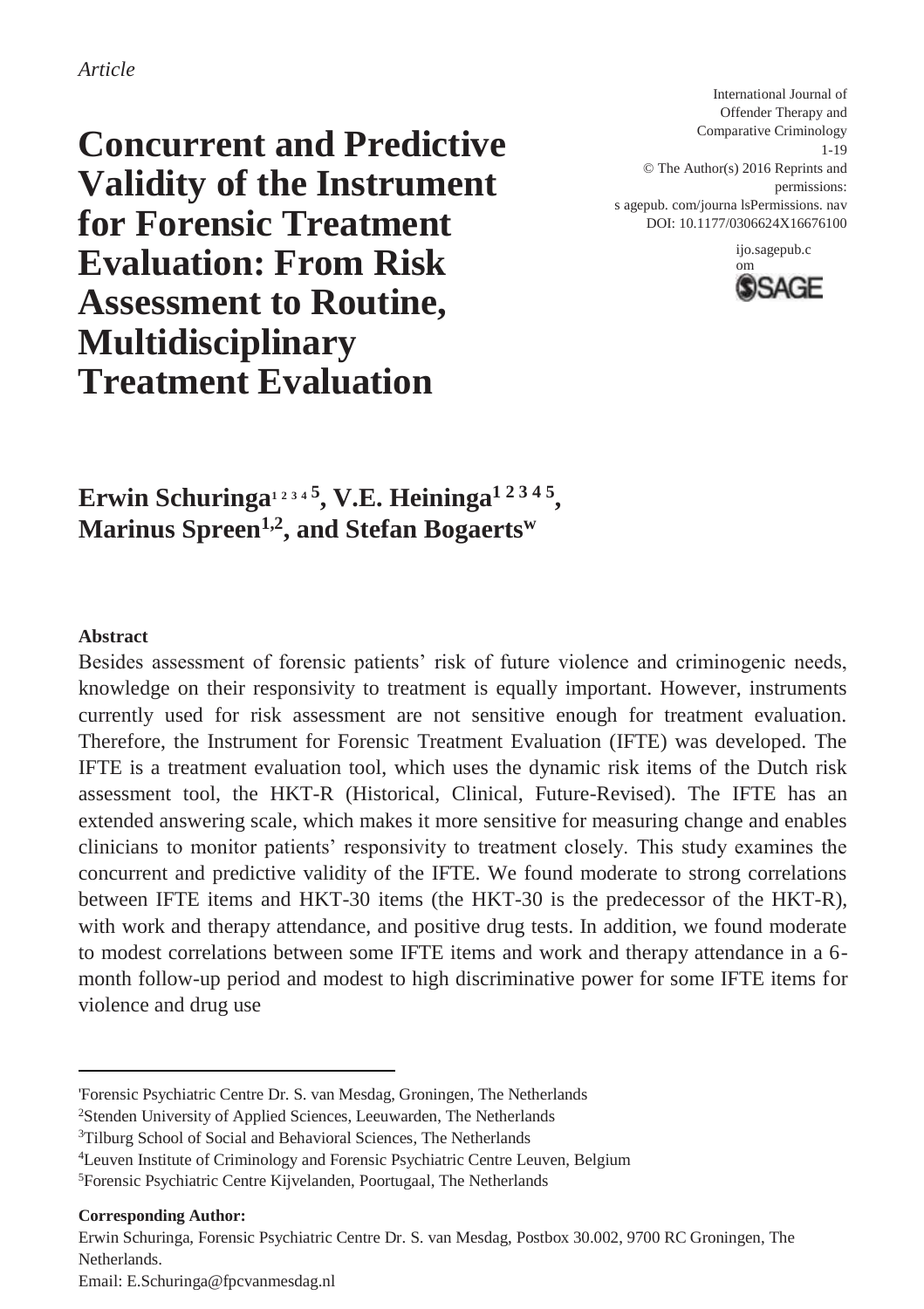## *Criminology*

6 months after the measurement. Given its good reliability and validity properties, and comprehensive but short-term nature, implementation of the IFTE in forensic practice likely improves individual treatment of forensic psychiatric patients and has high potential for risk management purposes.

## **Keywords**

Instrument for Forensic Treatment Evaluation (IFTE), concurrent validity, predictive validity, routine outcome monitoring, multidisciplinary

# **Introduction**

In general, forensic treatment is based on the principles of the risk-need-responsivity (RNR) model, which is widely accepted as the most effective approach (Andrews, Bonta, & Hoge, 1990; Polaschek, 2012; Ward, Melser, & Yates, 2007). The general underlying assumption of the RNR approach is that the intensity of treatment should be appropriate to the risk level of the patient. Furthermore, the nature and extent of the treatment must be geared to the specific needs of the patient and the treatment offered should be tailored to the developmental level of the offender. Finally, the practitioner must be sufficiently responsive to the offender and take into account the learning capacity of the offender; this is called specific responsivity. To assess the level of risk of recidivism, Andrews and Bonta (2010) recommended the use of validated risk assessment schemes, which provide information about specific risks and criminogenic needs of individual patients. However, they do not mention a way to establish specific respon- sivity. Wooditch, Tang, and Taxman (2014) stated that criminogenic needs should be assessed and re-assessed in shortterm intervals to establish any (abrupt) changes that might occur. A way of doing this is by routine outcome monitoring (ROM) using standardized instruments, which not only provides information about criminogenic needs and thus support decision making about treatment goals but also helps to evaluate the condition of a patient and his treatment response (Andrews et al., 1990; Bogaerts, 2010; Knaup, Koesters, Schoefer, Becker, & Puschner, 2009). Using ROM, specific respon- sivity can be established more objectively. In non-forensic mental health care, ROM systems are commonly used (e.g., Coombs, Stapley, & Pirkis, 2011; Gilbody, House, & Sheldon, 2002) and offer benefits for both patients and practitioners. For example, Knaup et al. (2009) found a largely positive effect on patients' treatment progress, when feedback was given to both patient and clinician at least twice during treatment. In addition, clinicians using ROM information tended to be more effective and more adequate in diagnosing, decision making, and adapting treatment perspective. They were also found to improve their communication with patients (Boswell, Kraus, Miller, & Lambert, 2015; Carlier et al., 2012; Priebe et al., 2007). ROM information also improved the therapeutic alliance, because detection and discussion of slight improvements in treatment may motivate skeptical clients to treatment adherence (Youn, Kraus, & Castonguay, 2012). Furthermore, ROM enhanced effect sizes of treatment and decreased the risk of deterioration of the patient (Anker, Duncan, & Sparks, 2009; Kraus, Castonguay, Boswell, Nordberg, & Hayes, 2011). It is conceivable that applying ROM in forensic psychiatry will be equally beneficial as in regular mental health care. However, the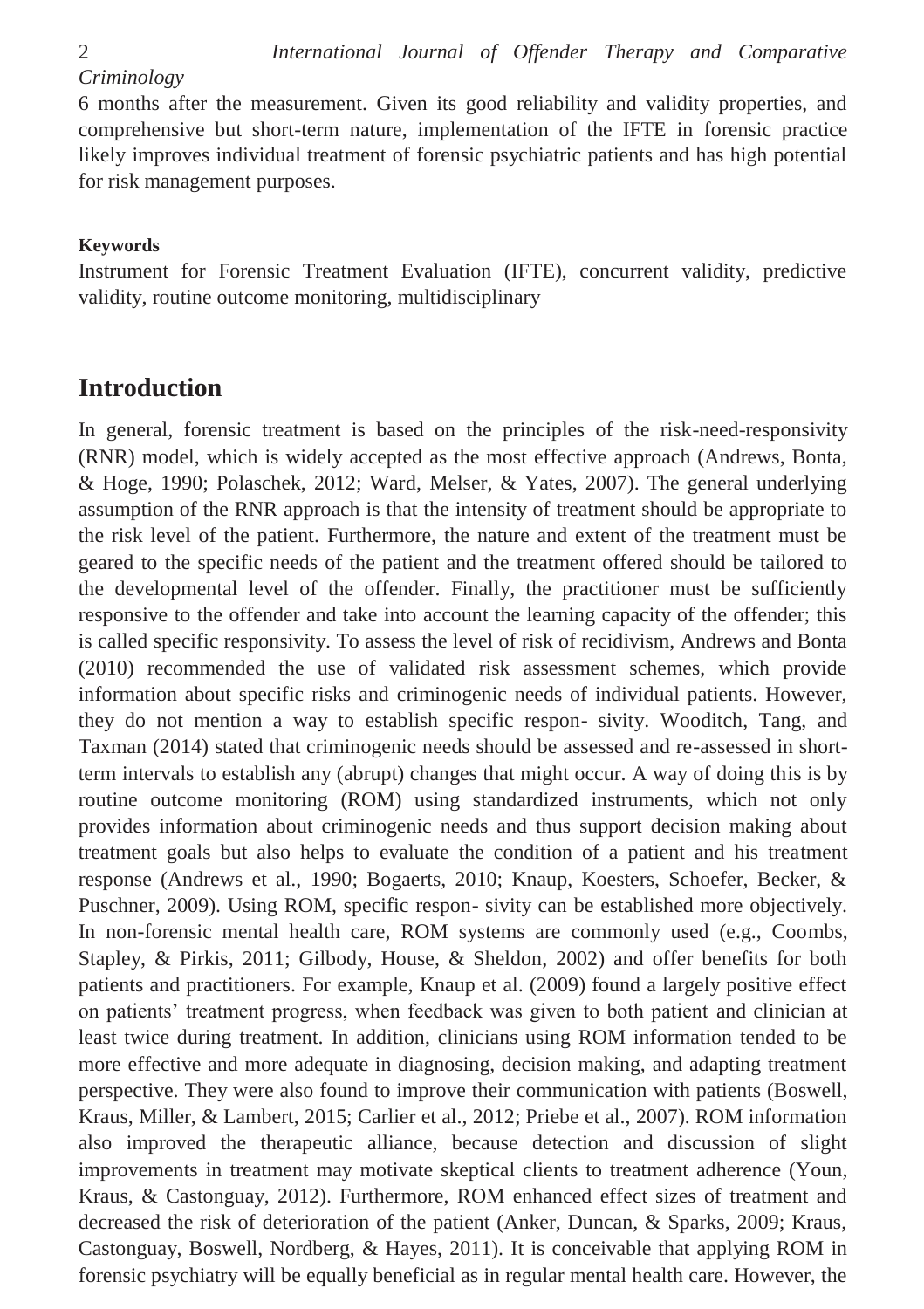use of ROM data in forensic mental health care has rarely been implemented; maybe, a lack of a suitable instrument is one of the reasons.

In the following part, criteria will be discussed which an ROM instrument for forensic mental health care should meet, to be useful. In contrast to regular mental health care, the primary goal in forensic mental health care is to reduce the likelihood of future recidivism (Shinkfield & Ogloff, 2014). Periodically measuring the risk of recidivism and making a patient's treatment progress transparent are two core points of focus in forensic psychiatry, which are linked directly to each other. Insights into the level of criminogenic needs, such as the severity of impulsiveness and the severity of hostility are very valuable to direct and, possibly, adjust the treatment. It is, therefore, obvious that a forensic ROM instrument should contain similar dynamic items as risk assessment schemes (Douglas & Kropp, 2002; Lewis, Olver, & Wong, 2013). In a structured review by Chambers and colleagues (2009) about outcome measures used in forensic mental health research, only one study was described in which a risk assessment scheme was used as a routine outcome measure, namely that of Belfrage and Douglas (2002). However, Belfrage and Douglas considered the possibility that the clinical items of the risk assessment scheme, Historical, Clinical, and Risk-20 (HCR-20; Webster, Douglas, Eaves, & Hart, 1997) are too broadly conceived to detect precise changes in levels of risk of recidivism. Also, Drieschner and Hesper (2008) concluded that for many forensic psychiatric patients, changes of behavior from "not present" to "present" are unlikely. For example, the items of the HCR-20 are scored as "present," "possibly present," "not present" (Webster et al., 1997). Commonly speaking, risk assessment instruments are not designed to measure small behavioral changes.

A forensic ROM instrument should be able to detect changes in risk behaviors with sufficient sensitivity and specificity, even when measurements are repeated in a relatively short interval of 6 months (Schuringa, Spreen, & Bogaerts, 2014; Wong, Gordon, & Gu, 2007; Wooditch et al., 2014; Youn et al., 2012). A 5-point Likert-type scale is not suitable for this purpose unless multiple items are used to measure one construct (Drieschner & Hesper, 2008). However, multiple items to measure one construct will lead to timeexpensive unpractical instruments. Larger scales, which are more subtle (10-points or larger Likert-type scales) offer advantages above crude ones: They are more likely to be normally distributed, more sensitive to detect important minimal change, and more beneficial to researchers by producing more accurate data (Leung, 2011; Pearse, 2011).

Doyle and Logan (2012) specified that by completing a risk assessment, the awareness of risk factors is heightened for practitioners. According to them, monitoring of these factors should be done by the client and others engaged in the treatment (nurses, therapists, psychiatrists, etc.). However, if the client is lacking insight into his own behavior or if his motivation for monitoring is limited, then the information of others becomes more important. The Violence Reduction Program (Wong & Gordon, 2013) also points out that an integrated approach of risk monitoring will result in a more complete picture of a patient's behavior over time by observing the patient in the broader context, such as the therapeutic living environment, the behavior at work, sports, leisure, and cooking. Because risk behavior is dynamic in nature, repeated treatment evaluation by various professionals is designated to optimize treatment (Douglas & Kropp, 2002; Lewis et al., 2013).

To summarize, the use of ROM data in forensic mental health care can be of much benefit. By extending clinical scales of risk assessment schemes to make them more sensitive to changes in criminogenic needs, they then can be applied as a forensic ROM instrument. To tailor treatment and to measure behavioral change more objectively, a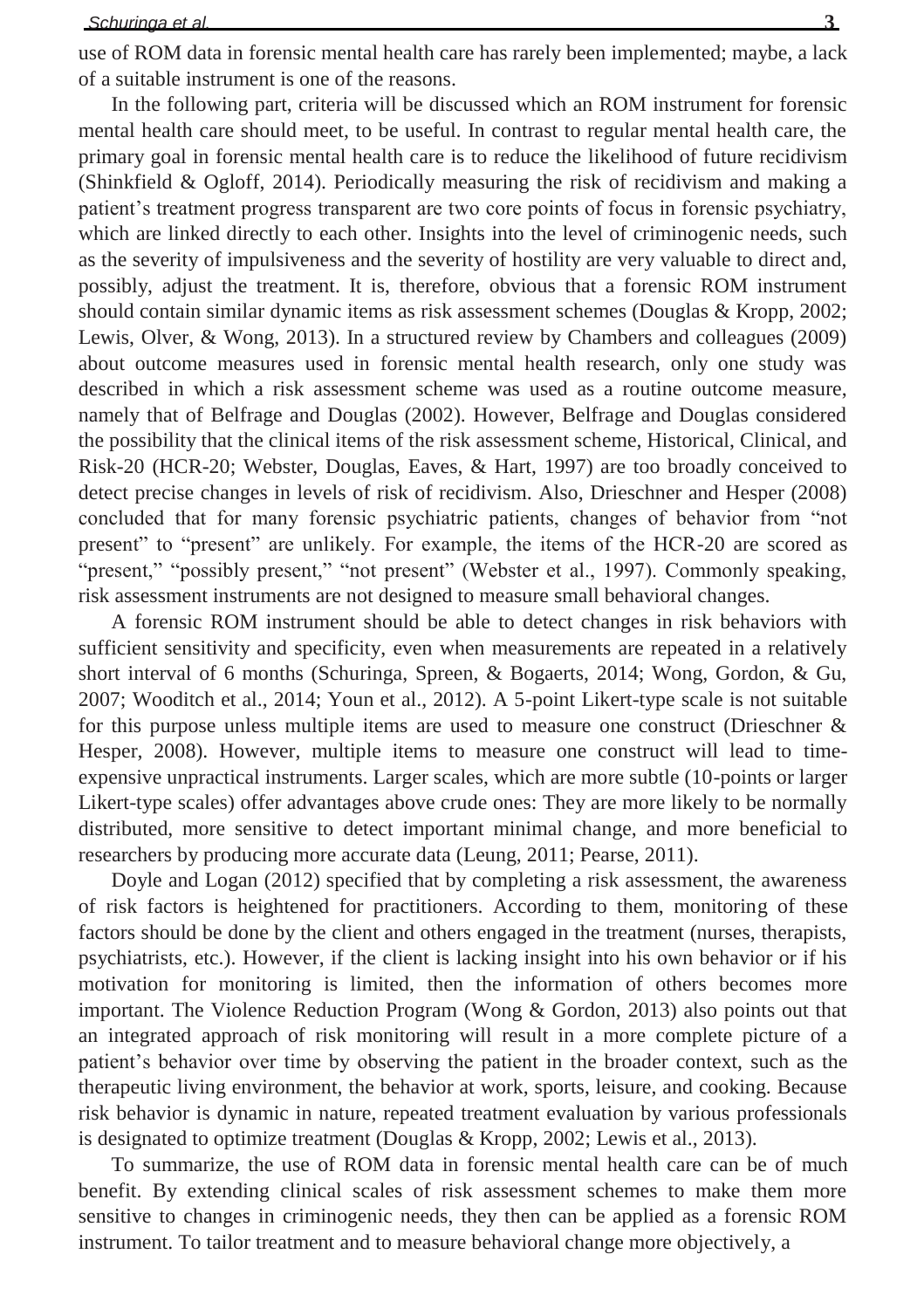## *Criminology*

multidisciplinary and repetitive approach in the assessment of a patient's criminogenic needs across time is highly recommended. The Instrument for Forensic Treatment Evaluation (IFTE; Schuringa et al., 2014) is one of the first instruments developed within forensic mental health care based on such an approach. By closely evaluating the criminogenic needs of a patient, specific responsivity to treatment can be monitored.

In this study, after a description of the IFTE, we report on the criterion validity of the IFTE by examining its concurrent and predictive validity. Concurrent validity will be determined by comparing the IFTE with the Dutch risk assessment scheme, Historische Klinische Toekomst-30 (HKT-30; Historical, Clinical, Future-30; Workgroup Risk Assessment Forensic Psychiatry, 2002), and with variables collected by the administration department during the same period as the IFTE assessment: work attendance, therapy attendance, and (illegal) drug test outcomes. These variables were independently collected from the IFTE evaluations. Predictive validity will be examined by comparing the degree of work and therapy attendance in the period of 5 to 7 months after the IFTE assessment, with IFTE scores. Furthermore, discriminative power of the IFTE for future violence and positive illegal drug test outcomes is examined. Finally, the implications of implementing IFTE in forensic mental health care are discussed.

# **Method**

## *Setting and Sample*

Data for this study were drawn from the ROM system of the Forensic Psychiatric Center Dr. S. van Mesdag in Groningen, the Netherlands, a maximum-security hospital for mentally disordered offenders, who are hospitalized under the judicial measure of "TBSorder." This order is a "provision in the Dutch criminal code that allows for a period of treatment following a prison sentence for mentally disordered offenders" (van Marle, 2002. p. 83). The hospital has approximately 250 residential male offenders. Due to outplacement and new entries in the institution, in the period April 2010 until October 2014, 277 patients were included in the current study (see Table 1).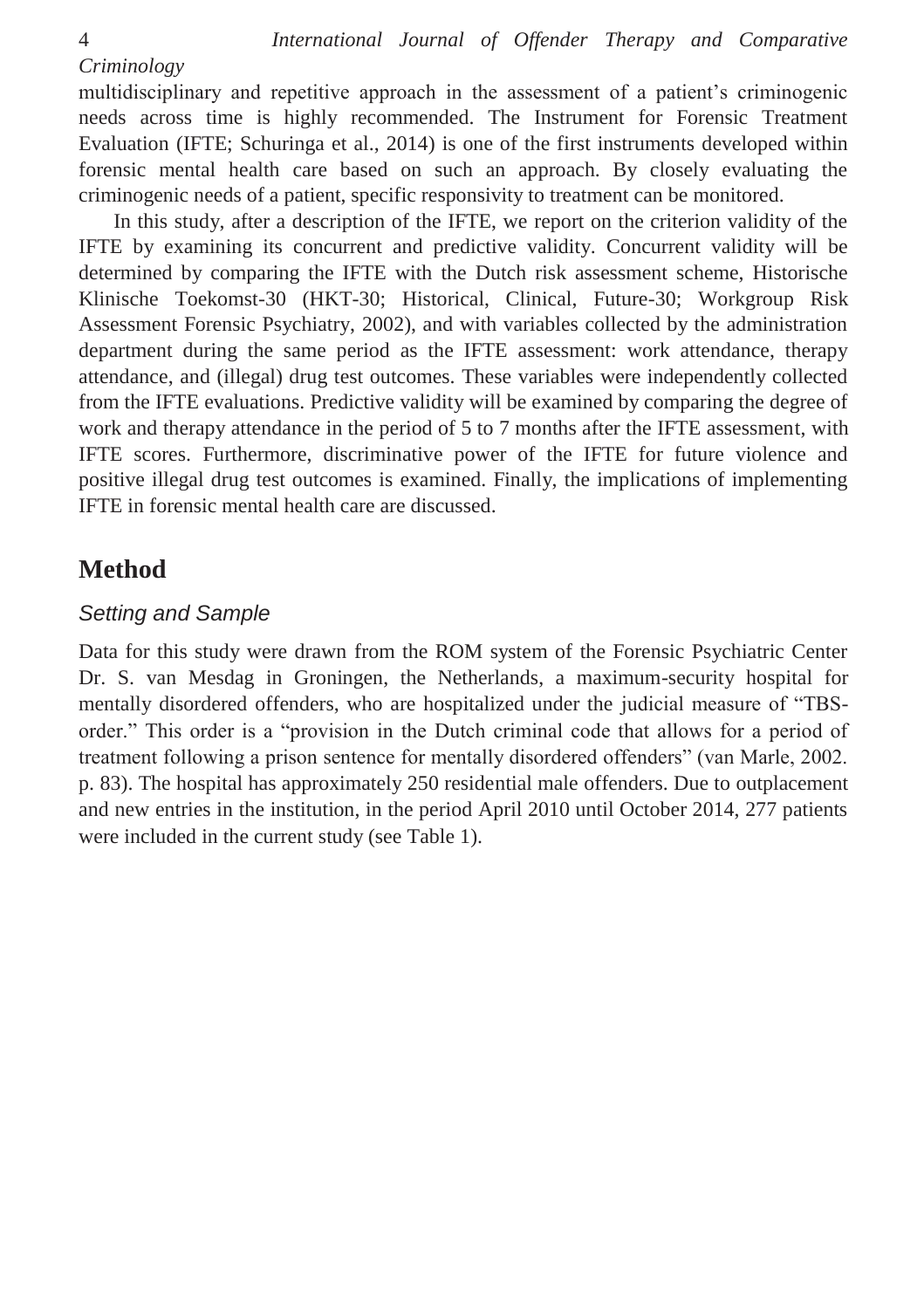| Sample                                            |           | Index offences                           |           |
|---------------------------------------------------|-----------|------------------------------------------|-----------|
| Number of patients                                | 277       | Homicide                                 | 105(38%)  |
| Age (years)                                       | 36.7      | Violence                                 | 37 (13%)  |
| SD                                                | 9.6       | Sexual offence                           | 70(25%)   |
| Range                                             | $20 - 68$ | Theft with and without<br>violence       | 17(6%)    |
|                                                   | 43.6      | Arson                                    | 19 (7%)   |
| Mean time of admission (months)                   |           |                                          |           |
| SD                                                | 36.4      | Other                                    | 29 (10%)  |
| Range                                             | $2 - 203$ |                                          |           |
| Diagnoses <sup>3</sup>                            |           |                                          |           |
| Axis 1                                            |           | Axis 2                                   |           |
| Schizophrenia or other psychotic<br>disorder      | 134 (48%) | <b>Cluster A Personality</b><br>disorder | 7(3%)     |
| Mood and anxiety disorder                         | 33 (12%)  | <b>Cluster B Personality</b><br>disorder | 131 (47%) |
| Development disorder                              | 69 (25%)  | <b>Cluster C Personality</b><br>disorder | 17(6%)    |
| Substance abuse                                   | $363^b$   | Personality disorder<br><b>NOSc</b>      | 86 (31%)  |
| Pedophilia/paraphilia                             | 67(24%)   | Postponed                                | $1(0\%)$  |
| Other                                             | 20(7%)    | Mental retardation                       | 33 (12%)  |
| Number of patients with at                        | 218 (79%) | Other                                    | 44 (16%)  |
| least one substance (ab) use-related<br>diagnosis |           |                                          |           |

<sup>a</sup>Diagnoses according to the *Diagnostic and Statistical Manual of Mental Disorders* (4 th ed., text rev.; DSM- *IV-TR;*  American Psychiatric Association, 2000).

<sup>b</sup>The number of substance abuse diagnoses is larger than the total population, because some patients had multiple substance abuse diagnoses. <sup>c</sup>Not otherwise specified

Mean age on intake in the institution was  $36.7$  years (range  $= 20-68$ ,  $SD = 9.6$ ) and mean duration of hospitalization until the measurement was 43.6 months (range  $= 2{\text -}203$ , *SD*  $=$ 36.4). Forty-eight percent of this population had a diagnosis of schizophrenia or another psychotic disorder. Forty-seven percent had a cluster B personality disorder and 31% a personality disorder not otherwise specified. Seventy-nine percent of this population had at least one substance use-related diagnosis. A lot of co-morbidity existed in this population, resulting in a mean amount of 3.6 diagnosis per patient (range  $= 1-6$ ,  $SD = 1.3$ ). For the study of concurrent validity, a smaller subsample of 232 patients was used, because the institution stopped collecting administrative data in January 2013. *Instruments*

The HKT-30 was until January 2015 the most used risk assessment scheme for adults in forensic psychiatry in the Netherlands. The HKT-30 uses structured professional judgment to establish the risk of future violence. The historical scale consists of 11 items, the clinical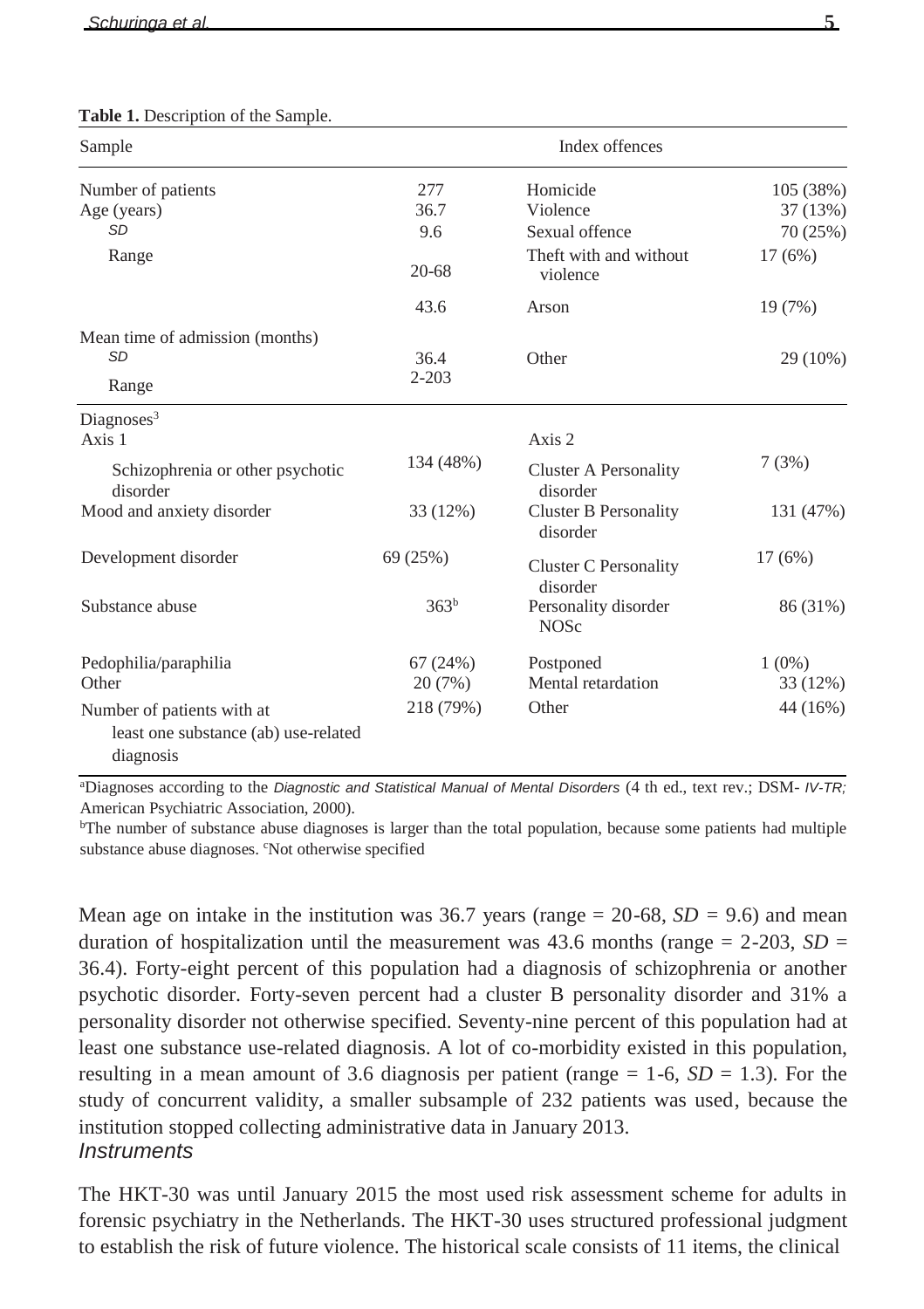6 *International Journal of Offender Therapy and Comparative* 

## *Criminology*

scale of 13, and the future scale counts six items. All items are scored on a 5-point scale, ranging from 0 *(low risk)* to 4 *(high risk).* The score is obtained by consensus between the treatment coordinator and an independent rater. The HKT-30 has been rated as being very useful (Singh et al., 2014) and has good inter-rater reliability, sufficient to good internal consistency, and sufficient predictive validity (Blok, de Beurs, de Ranitz, & Rinne, 2010; Hildebrand, Hesper, Spreen, & Nijman, 2005; Workgroup Risk Assessment Forensic Psychiatry, 2002). The HKT-30 has been revised into the HKT-R (Spreen, Brand, ter Horst, & Bogaerts, 2014), which is legally obliged since January 2015. The HKT-R was recently validated in a nationwide saturation sample of 347 forensic patients, who were released into the community from maximum-security forensic psychiatric hospitals in the period 2004- 2008. The psychometric results from this study showed sufficient inter-rater reliability, good internal consistency, and good predictive validity of the HKT-R for most forensic target groups (Spreen et al., 2014).

The IFTE is the ROM tool based on the clinical and future subscales of the HKT-R. The IFTE was specifically designed to measure the progress of behaviors and insights over time to support treatment decisions. In a psychometric study among 232 forensic psychiatric male patients, the IFTE showed good internal consistency (factor Protective Behaviors = .90, factor Problematic Behaviors = .86, factor Resocialization Skills = .88), test-retest reliability (a range = .62-.91), and inter-rater reliability (intra-class correlations range = .65-.92; Schuringa et al., 2014).

The IFTE comprises 22 observational behavior items (see Table 2), including all 14 clinical items of the HKT-R. The Atascadero Skills Profile (Vess, 2001) inspired three additional items: "skills to prevent drug use," "skills to prevent physically aggressive behavior," and "skills to prevent to sexually deviant behavior." In collaboration with clinicians, five other items, which they found important for treatment evaluation, were added: "sexually deviant behavior," "manipulative behavior," "financial skills," "balanced daytime activities," and "medication use." Other studies have already shown the importance of mainly antipsychotic medication use in preventing violence by forensic patients with a severe mental illness (Hodgins & Riaz, 2011; Swartz et al., 1998a, 1998b). To sensitively detect behavioral changes in rather short measurement periods, the IFTE items can be scored on a 17-point scale with five anchor points (ranging from 0 to 4) describing characteristic behaviors in global terms. The scale allows raters to depict a score between the five anchor points (for instance a  $1+, 1.5,$  or  $2$ -) (see Figure 1).

The 22 items are divided into three factors (see Table 2). The factor Protective Behaviors pertains to behaviors that are related to risk reducing prosocial behaviors and skills, the factor Problematic Behaviors are typical "forensic" risk behaviors, and **Table 2.**  Items of the IFTE.

#### Protective Behaviors

Does the patient show problem insight? Does the patient cooperate with your treatment? Does the patient admit and take responsibility for the crime(s)? Does the patient show adequate coping skills? Does the patient use his medication in a consistent and adequate manner? Does the patient show skills to prevent drug and alcohol use? Does the patient show skills to prevent physically aggressive behavior?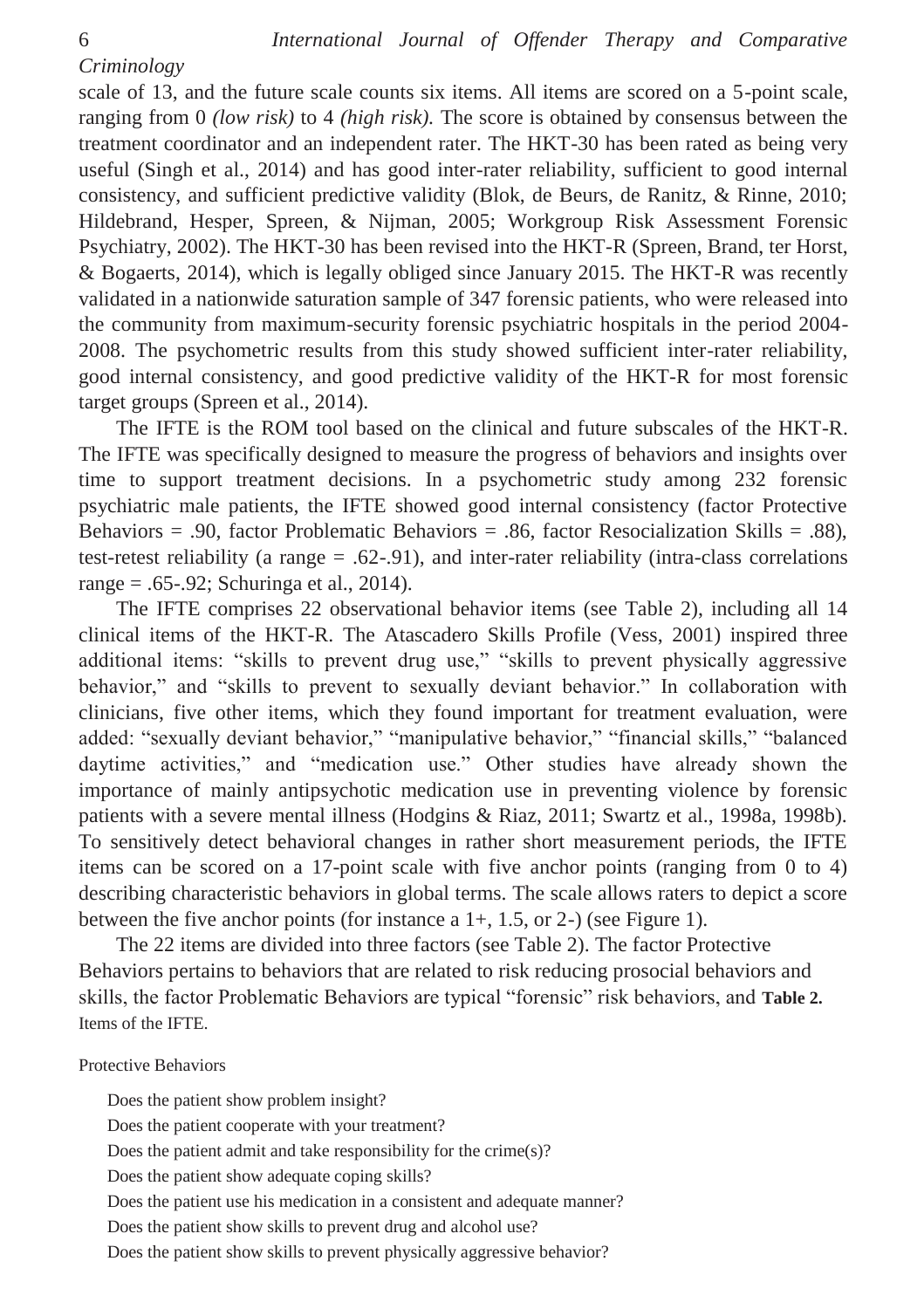*Schuringa et al.* Does the patient show skills to prevent sexually deviant behavior?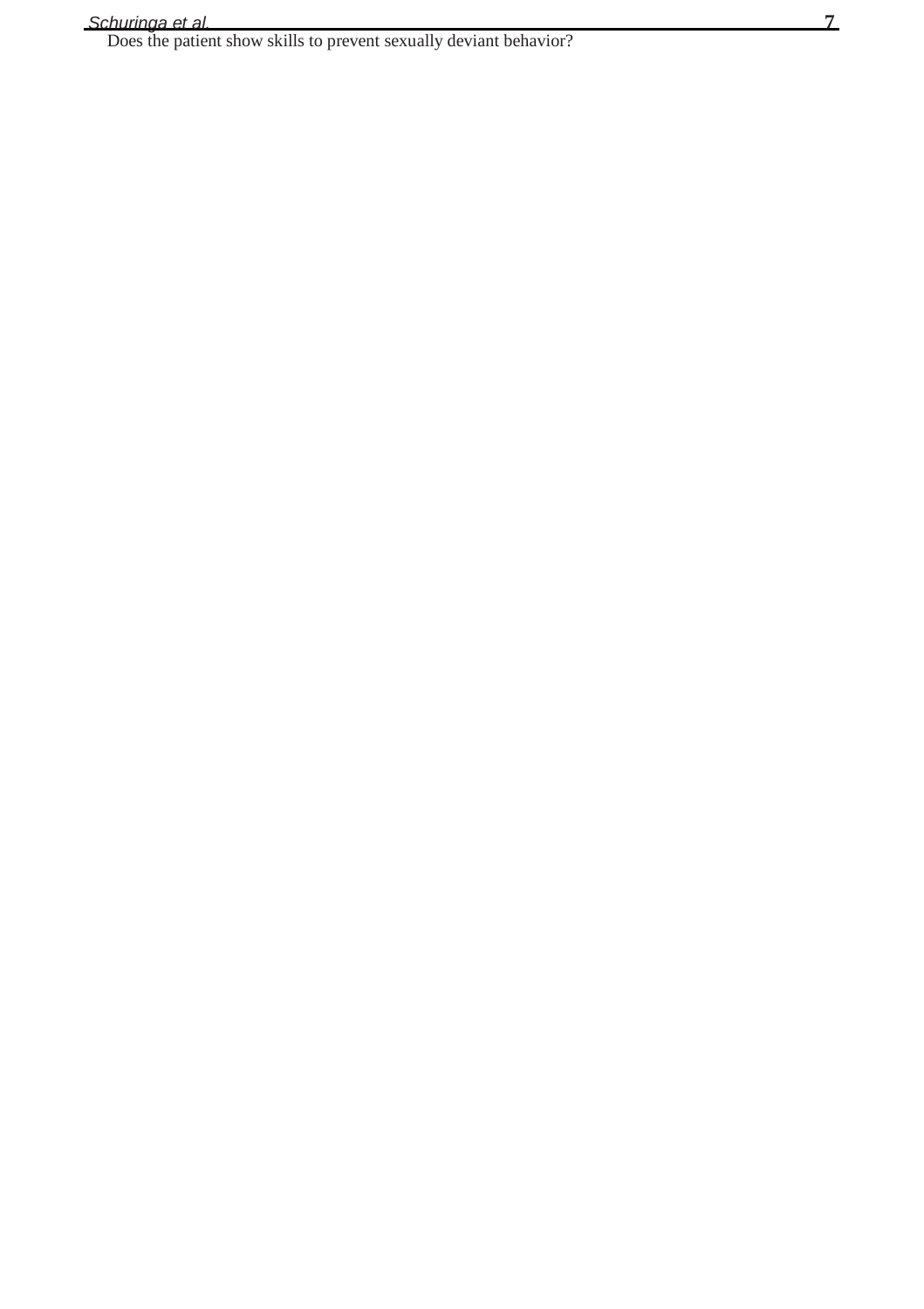Problematic Behaviors

Does the patient show impulsive behavior? Does the patient show antisocial behavior? Does the patient show hostile behavior? Does the patient show sexually deviant behavior? Does the patient show manipulative behavior? Does the patient comply with the rules and conditions of the center and/or the treatment? Does the patient have antisocial associates? Does the patient have psychotic symptoms? Does the patient use any drugs or alcohol?

## Resocialization Skills

Does the patient have balanced daytime activities? Does the patient show sufficient labor skills? Does the patient show sufficient common social skills? Does the patient show sufficient skills to take care of oneself? Does the patient show sufficient financial skills?

*Note.* IFTE = Instrument for Forensic Treatment Evaluation.

the factor Resocialization Skills is characterized by those behaviors that individuals need to "survive" in society. For a member of a treatment team, it takes approximately 10 min to complete an IFTE.

The IFTE is independently completed by all therapists involved in the treatment of one patient, including the psychologist, psychiatrist, nurses in the ward, psychomotor therapist, work therapists, and skills trainers. All data are summarized in a report, which displays graphically the level of functioning of the patient on the three factors and all items separately, the level of agreement between all raters per item, and the level of change per item compared with the last and to the initial measurement. The level of functioning provides information about criminogenic need factors. The level of agreement provides insight into how the behavior is generalized in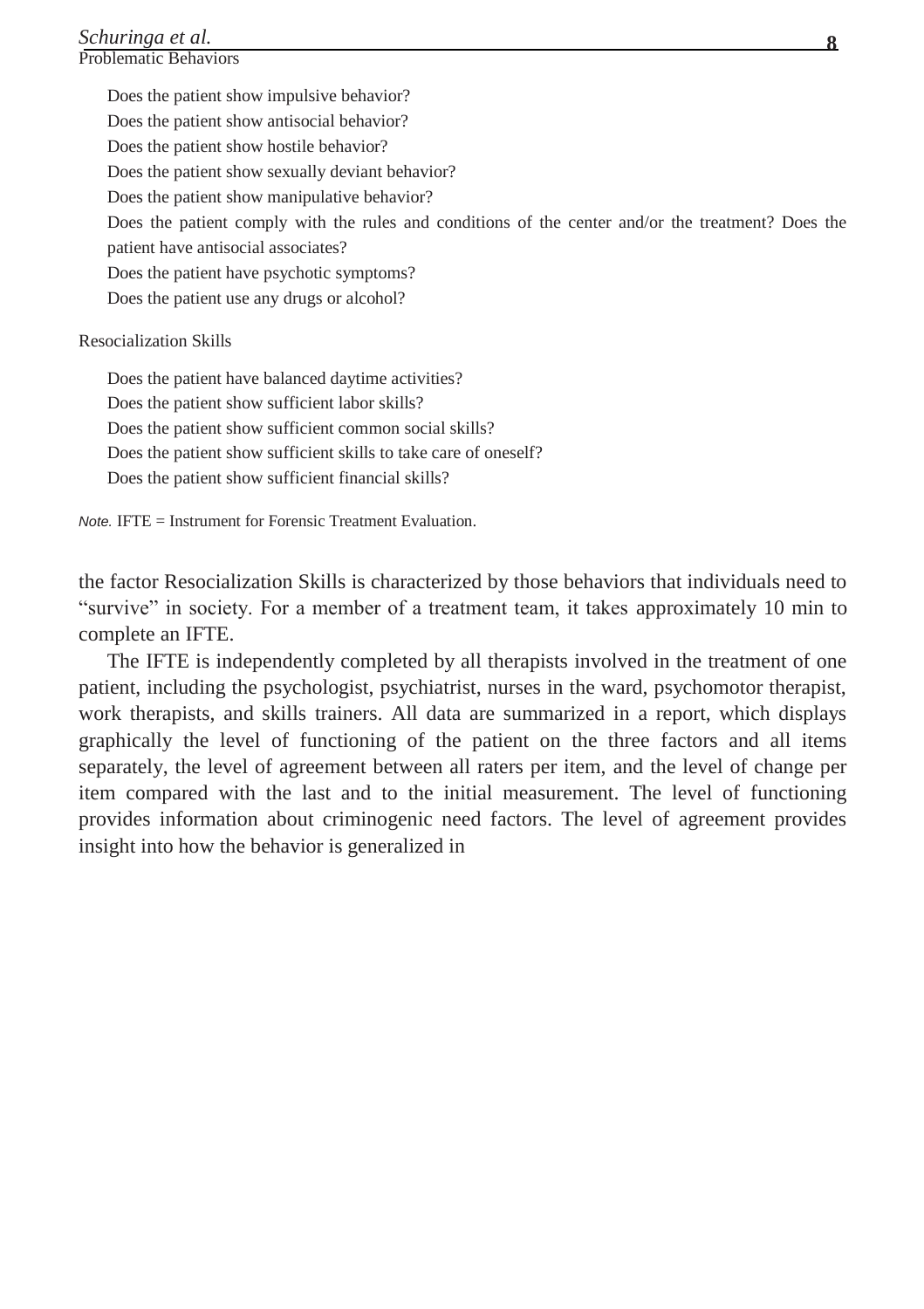*1*

Someone with problem insight has insight in his own mental processes and their influence on his behavior. A patient with

problem awareness is troubled with the problems his behavior causes (he realizes he has a problem), but he has no insight

| in what causes his behavior or how he could influence <i>N.E.L.</i> | his behavior. |
|---------------------------------------------------------------------|---------------|
|---------------------------------------------------------------------|---------------|

| $\mathbf{a}$<br>v |  |        |  | c         |  |       |  |        |
|-------------------|--|--------|--|-----------|--|-------|--|--------|
| None              |  | Rarely |  | Sometimes |  | Often |  | Always |

**Does the patient show problem insight?**

- **1 No** problem insight and **minor** problem awareness.
- **2 No** problem insight. He has problem **awareness,** but does not behave accordingly.
- **3 Some** problem insight. He does no always behave accordingly.
- **4** He has **sufficient** problem insight and behaves accordingly.

Figure 1. Example of an IFTE item.

**0 No** problem insight and **no** problem awareness, does not accept external control. *Note.* IFTE = Instrument for Forensic Treatment Evaluation; N.E.I. = not enough information.

different situations and the level of change provides information about the respon- sivity of the patient.

## *Statistical Procedures*

To measure concurrent validity, Kendall's tau (**T**) was used to examine the relationship between the IFTE items and the corresponding 12 dynamic risk items of the HKT-30 (Arndt, Turvey, & Andreasen, 1999). The HKT-30 was used, because at the time of this study, the HKT-R had not been implemented yet. Only patients were included, whose IFTE observation period of 6 months was completely overlapped by the 12-month observation period of the HKT-30. A treatment coordinator and an independent researcher scored the HKT-30. All team members, including the treatment coordinator filled out the IFTE.

Kendall's tau was also used to examine the relationship between the IFTE and work attendance, therapy attendance, and illegal drug use for the same period. Work attendance and therapy attendance were defined as the percentage of actual attended hours compared with scheduled hours. Drug use was determined by counting the number of positive outcomes of urine tests on THC (tetrahydrocannabinol, the psychoactive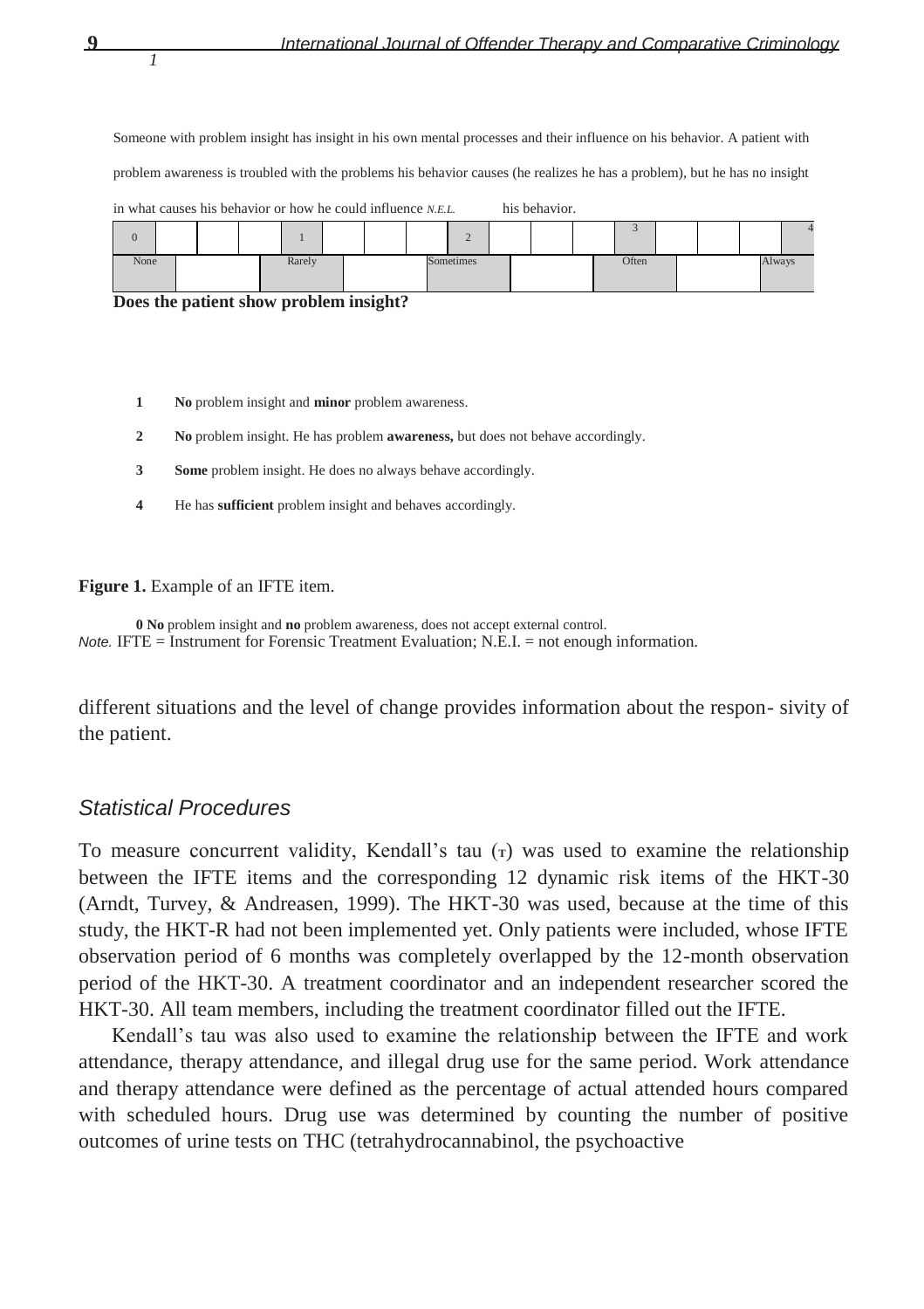#### *Schuringa et al.* 9

ingredient of cannabis). The variable drug use was divided into no or single drug use, and multiple usage. Following the classifications of Cohen (1988),  $\tau$  < .10 was used to indicate a weak correlation, .10  $\geq$  **T**  $\lt$  .29 a moderate correlation, .30  $\geq$  **T** $\lt$  .49 a modest correlation, and  $\tau \geq 0.50$  indicated a strong correlation.

The predictive validity was studied by examining the relationship between the IFTE and work and therapy attendance for the 6-month period after the IFTE measurement, using Kendall's tau. In addition, by means of calculating the discriminative power of the IFTE, the predictive validity of the IFTE was tested with regard to future violence and illegal drug use. Violence was defined as intentional behavior, which could or did physically harm a person or animal, and/or a form of aggression, which is extremely intimidating or threatening (Troquete et al., 2013). Illegal drug use was established through urine testing or by patients admitting to illegal drug use, and the variable was dichotomized in patients who did not use illegal drugs, or just once and those who used repeatedly. The time-at-risk was 4 to 8 months. Mann-Whitney tests were performed to analyze whether IFTE items discriminated between violators and non-violators. For the IFTE items which were discriminative ( $p < .05$ ), the effect size was calculated using Cohen's *d* with a pooled standard deviation, because of the different sample sizes. A *d* value equal or larger than .80 was considered large (Cohen, 1988).

# **Results**

### *Concurrent Validity*

Table 3 displays the Kendall's tau correlation between IFTE items and corresponding HKT-30 items.

The 22 IFTE items all had modest to strong correlations with their corresponding items of the HKT-30. The three skill items for preventing drug use, physically aggressive behavior, and sexually deviant behavior had modest to moderate correlations with the HKT-30 item "coping skills," which was defined as how adequate a patient confronted with interpersonal or practical problems or situations that require adjustments can integrate and/or solve these problems and situations in a satisfactory way. The IFTE items "balanced daytime activities" and "financial skills" had a modest correlation with the HKT-30 item "skills to take care of oneself." The IFTE item "medication use" had a modest correlation with the HKT-30 item "problem insight." The IFTE item "manipulative behavior" had a modest correlation with the HKT-30 item "hostility," and the IFTE item "antisocial associates" had a moderate correlation with the HKT-30 item "drug use."

Table 4 displays the correlations between IFTE items and other variables collected during the same period (the first two columns with the name, "Same").

For the outcome variable work attendance, most correlations were modest with the exception of "cooperation with treatment," which had a moderate correlation. In addition, "skills to prevent drug use" and the factor Problematic Behaviors had modest correlations with registered illegal drug use. The item "drug use" had showed a strong correlation with registered drug use.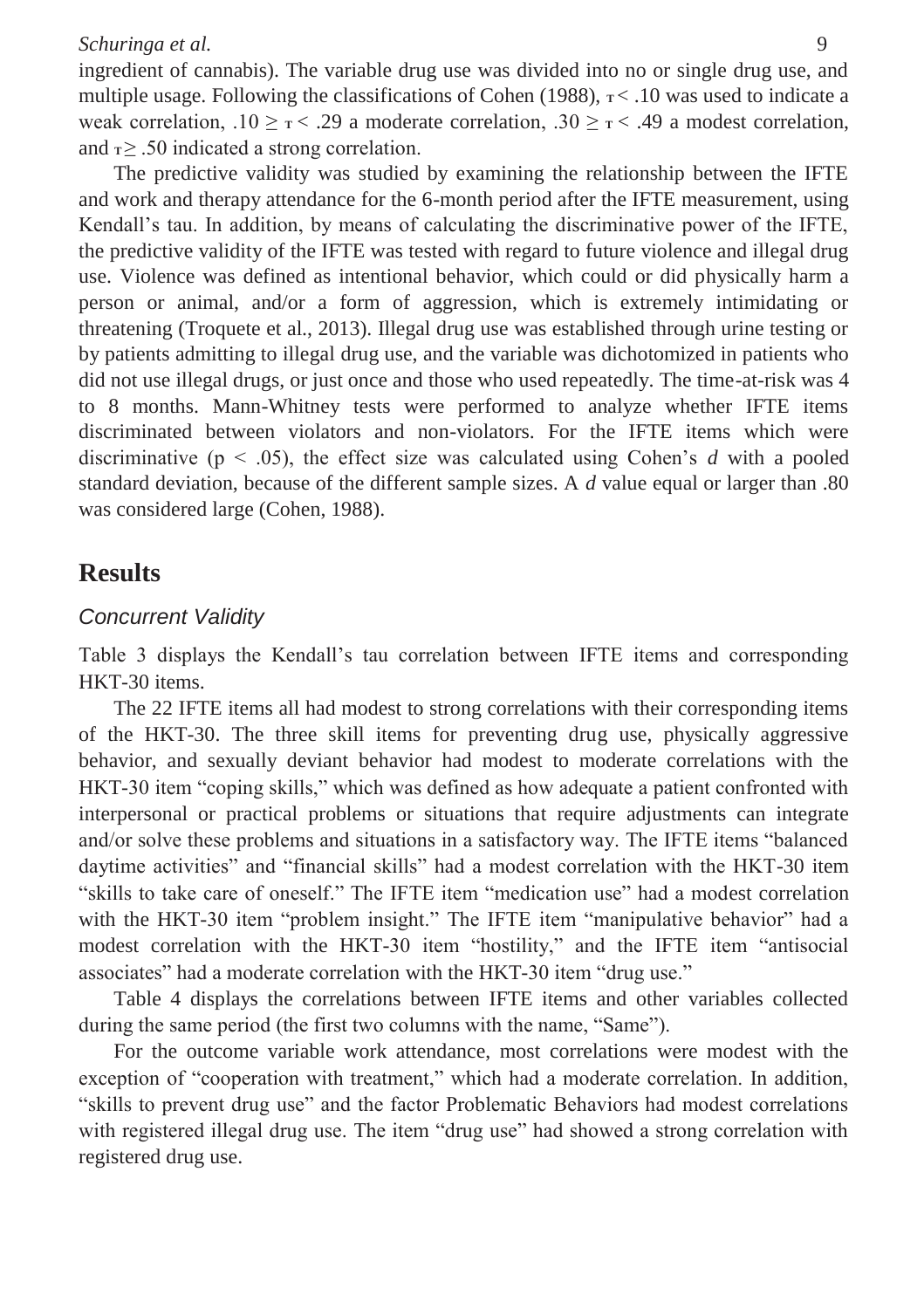| Table 3. Concurrent Validity Between Items of the IFTE and the HKT-30. |  |  |  |
|------------------------------------------------------------------------|--|--|--|
|                                                                        |  |  |  |

| <b>IFTE</b>                                                                                           | <b>HKT-30</b>                                                                                                                      | Kendall's $\tau$ (n)                                             |  |  |
|-------------------------------------------------------------------------------------------------------|------------------------------------------------------------------------------------------------------------------------------------|------------------------------------------------------------------|--|--|
| <b>Protective Behaviors</b>                                                                           |                                                                                                                                    |                                                                  |  |  |
| Problem insight<br>Cooperation with treatment                                                         | Problem insight<br>Attitude toward treatment                                                                                       | $.60**$ (162)<br>$49**(^{162})$                                  |  |  |
| Take responsibility for the<br>crime                                                                  | Admit and take responsibility<br>for the crime                                                                                     | $.49**160$                                                       |  |  |
| Coping skills<br>Medication use                                                                       | Coping skills<br>Problem insight                                                                                                   | $.52**$ (161)<br>$.46**$ (135)                                   |  |  |
| Skills to prevent drug and<br>alcohol use                                                             | Drug use<br>Coping skills                                                                                                          | $.30**$ (114)<br>$.32**$ (113)                                   |  |  |
| Skills to prevent physically<br>aggressive behavior<br>Skills to prevent sexually deviant<br>behavior | Coping skills<br>Coping skills                                                                                                     | $.48**$ (115)<br>$.25*(57)$                                      |  |  |
| Problematic Behaviors                                                                                 |                                                                                                                                    |                                                                  |  |  |
| Impulsive behavior<br>Antisocial behavior                                                             | Impulsivity<br>Empathy<br>Social and relational skills                                                                             | $.52**$ (162)<br>$-.28**$ (162)<br>$-42**$ (162)                 |  |  |
| Hostile behavior<br>Sexually deviant behavior<br>Manipulative behavior<br>Compliance to rules         | Hostility<br>Sexual preoccupation<br>Hostility<br>Attitude toward treatment                                                        | $.42**$ (162)<br>$.31***(160)$<br>$.35***(161)$<br>$.42**$ (162) |  |  |
| Antisocial associates<br>Psychotic symptoms<br>Drug use                                               | Drug use<br>Psychotic symptoms<br>Drug use                                                                                         | $.29**$ (158)<br>$.65***(137)$<br>$.62**$ (133)                  |  |  |
| <b>Resocialization Skills</b>                                                                         |                                                                                                                                    |                                                                  |  |  |
| Balanced daytime activities<br>Labor skills<br>Social skills<br>Skills to take care of oneself        | Skills to take care of oneself<br>Skills to take care of oneself<br>Social and relational skills<br>Skills to take care of oneself | $.46**$ (162)<br>$.44**$ (162)<br>$.51**$ (162)<br>$.46**$ (162) |  |  |
| Financial skills                                                                                      | Skills to take care of oneself                                                                                                     | $.42**$ (161)                                                    |  |  |

*Note.* For interpretation reasons, the direction of the correlations were made positive, while with HKT- 30, items of a high score implies high risk and a high score on IFTE means more observed behavior. For example, "Problem Insight," a high score on the IFTE means a lot of problem insight, whereas with the HKT-30, a high score means no insight at all. IFTE = Instrument for Forensic Treatment Evaluation; HKT = Historische Klinische Toekomst.  $*p < .05$ .  $**p < .01$ .

# *Predictive Validity*

The last two columns named "Future" in Table 4 display correlations between IFTE items and other variables measured during the follow-up period after the IFTE measurement. "Cooperation with treatment," "balanced daytime activities," and the factor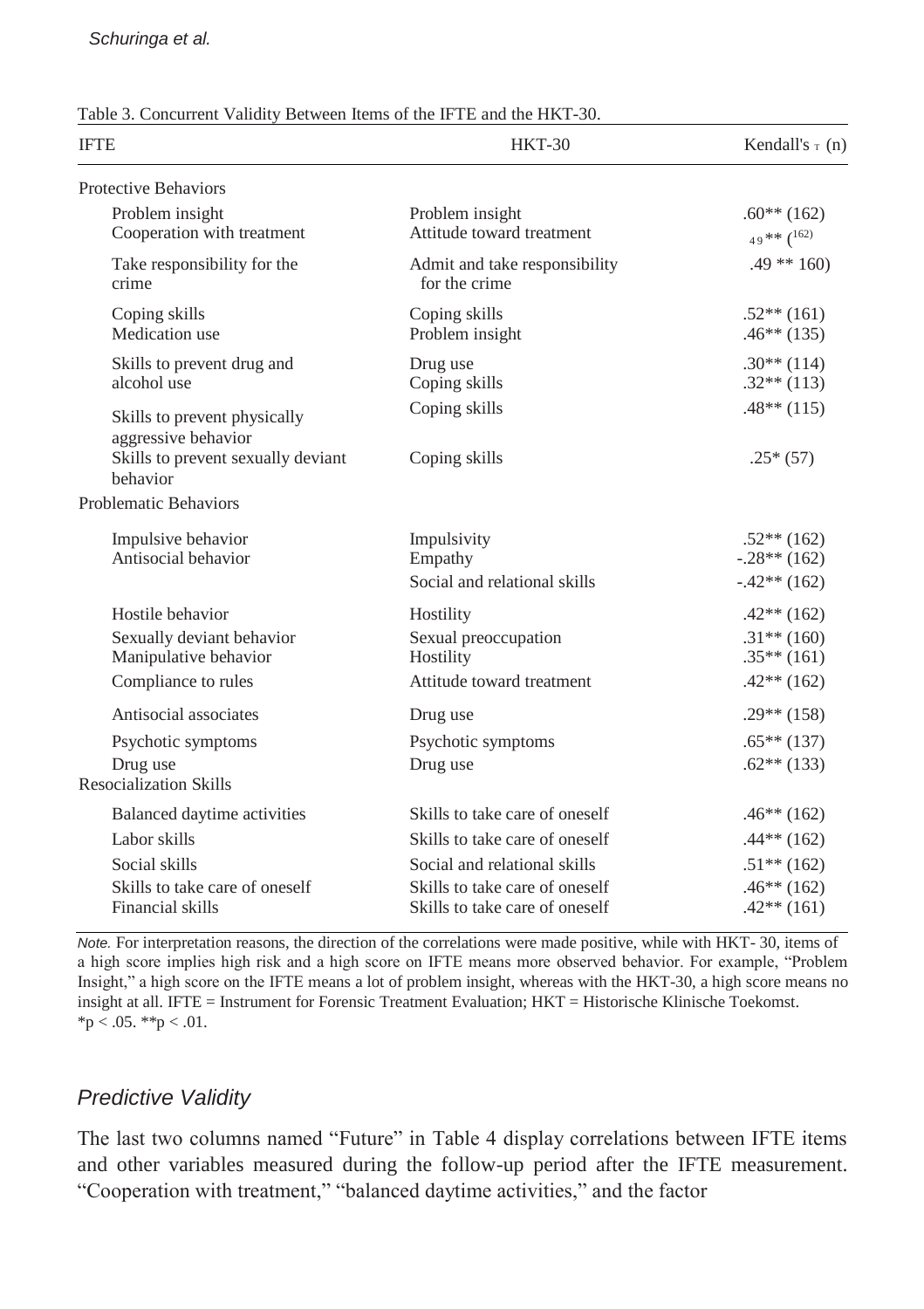|                                                    | Table +. Concurrent and Freuden ve Vandry of IT TE and Other Vanables. |                       |                                                                                |                                                              |
|----------------------------------------------------|------------------------------------------------------------------------|-----------------------|--------------------------------------------------------------------------------|--------------------------------------------------------------|
|                                                    | Work<br>attendance                                                     | Therapy<br>attendance | Work<br>attendance                                                             | Therapy<br>attendance                                        |
| <b>IFTE</b>                                        | 18-100, SD range = 72-100, SD range = 49-100, SD = 14.9; N)            | $= 4.2; N$            | Same (M = 92%, Same ( $M = 98\%$ , Future ( $M = 95\%$ , range =<br>$= 4.9; N$ | Future ( $M = 97\%$ ,<br>$range = 75-100$ , $SD =$<br>3.0; N |
| Cooperation with<br>treatment                      | .211(142)                                                              | $-.09(158)$           | .16(60)                                                                        | .2223(61)                                                    |
| <b>Balanced</b> daytime<br>activities              | $.35***(142)$                                                          | $-.08(158)$           | $.38**$ (60)                                                                   | $.25**$ (61)                                                 |
| Labor skills                                       | $.33**$ (141) $.34**$                                                  |                       |                                                                                |                                                              |
| Factor<br>Resocialization<br><b>Skills</b>         | (142)                                                                  |                       | $.29**$ (60) $.31**$ (60)                                                      | $.21*(61)$                                                   |
|                                                    | Drug use                                                               |                       |                                                                                |                                                              |
|                                                    | Same ( $M = 0.55$ ,<br>range = $0 - 11$ , SD<br>$= 1.59$ ; N)          |                       |                                                                                |                                                              |
| Skills to prevent<br>drug and alcohol<br>use       | $-.38**$ (173)                                                         |                       |                                                                                |                                                              |
| Drug use Factor<br>Problematic<br><b>Behaviors</b> | $.59**$<br>(202)<br>$.24**$ (225)                                      |                       |                                                                                |                                                              |

Table 4. Concurrent and Predictive Validity of IFTE and Other Variables.

Resocialization Skills showed moderate correlations with future therapy attendance. "Balanced daytime activities," "labor skills," and the factor Resocialization Skills showed moderate to modest correlations with future work attendance.

Table 5 shows the results of the Mann-Whitney tests and the effect size for patients who committed violence and those who did not, and between patients using drugs and the patients with no or single drug use. Of the 277 patients, 53 (19%) engaged in violence and 11 of 56 (19%) used illegal drugs more than once.

For violence, "skills to prevent physically aggressive behavior" had large discriminative power. In addition, the factor Problematic Behaviors and its items "impulsive behavior," "antisocial behavior," and "hostile behavior" had large discriminative power. For illegal drug use, the item "skills to prevent drug use" and the factor Problematic Behaviors and its items "impulsive behavior," "compliance to rules," and "drug use" had large discriminative power.

*Note.* IFTE = Instrument for Forensic Treatment Evaluation.  $3p < .05$ . *\*\*p* < .01.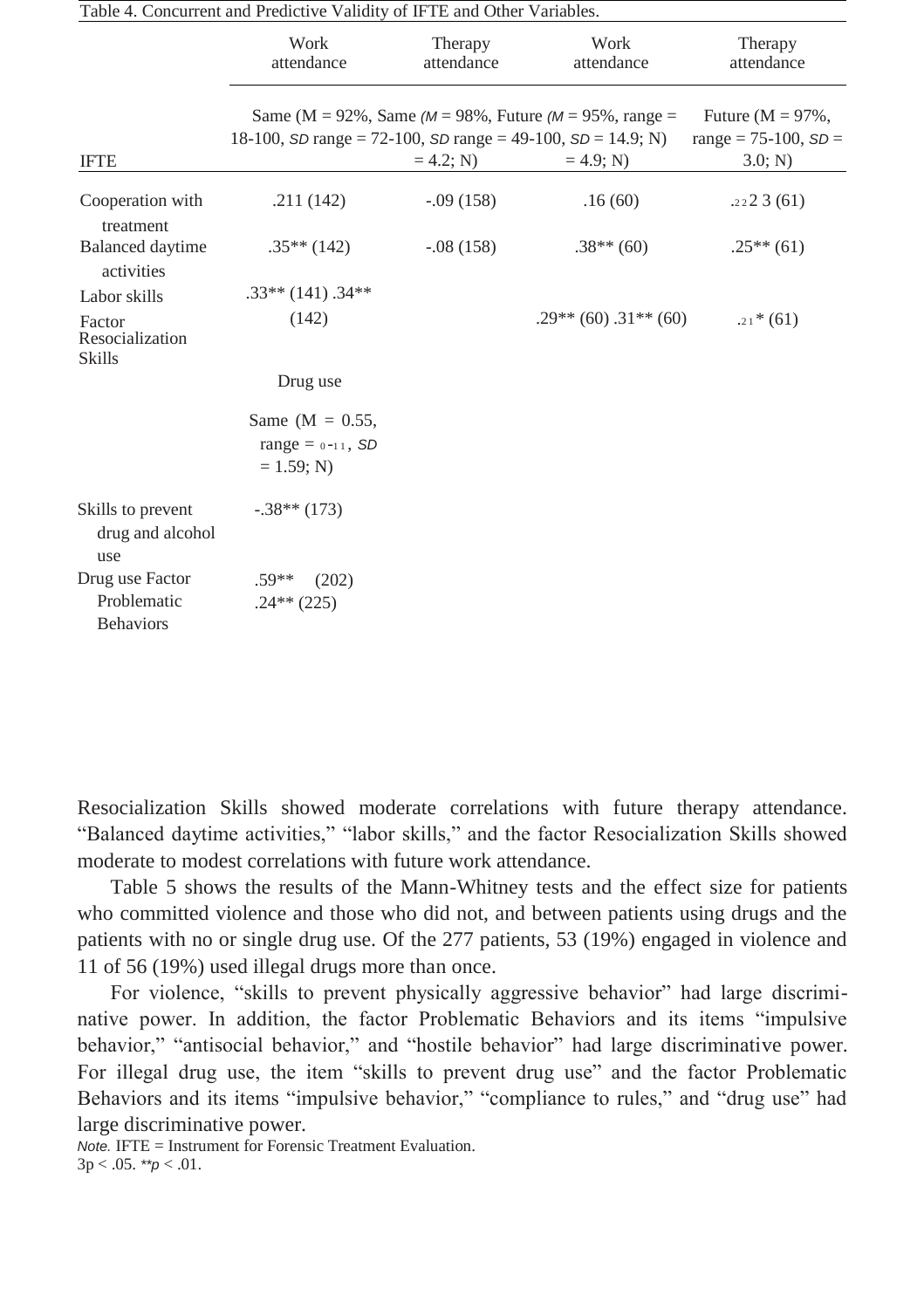|                                                                          | Violence                                             |                                                  |                      |                                                          | Illegal drug use                                  |                      |            |  |  |  |
|--------------------------------------------------------------------------|------------------------------------------------------|--------------------------------------------------|----------------------|----------------------------------------------------------|---------------------------------------------------|----------------------|------------|--|--|--|
|                                                                          | N <sub>0</sub>                                       | Yes                                              |                      | N <sub>o</sub>                                           | Yes                                               |                      |            |  |  |  |
|                                                                          | $(n = 224)$                                          | $(n = 53)$                                       |                      | $\Xi$ $\Xi$                                              | $("= M)$                                          |                      |            |  |  |  |
| <b>IFTE</b>                                                              | $AT(SD; N^b)$                                        | M(SD; N)                                         | $\mathsf{P}$         | d<br>M(SD; N)                                            | M(SD; N)                                          | $\overline{P}$       | d          |  |  |  |
| <b>Factor Protective</b><br><b>Behaviors</b>                             | 11.56(2.61)                                          | 10.02(2.76)                                      | .000                 | .5713.34 (1.98)                                          | 12.22(1.88)                                       | .049                 | $-.57$     |  |  |  |
| Problem insight<br>Cooperation with<br>treatment                         | 10.31(3.51)<br>11.43(3.27)                           | 8.99(2.95)<br>9.69(3.17; 52)                     | .004<br>.000         | .4112.33(2.54)<br>.5413.12 (2.70)                        | 11.83(2.76)<br>11.10(2.39)                        | .665<br>.015         | $-.76$     |  |  |  |
| Take responsibility for<br>the crime                                     | 10.56(3.85)                                          | 10.00(3.86)                                      | .344                 | 12.36(3.26)                                              | 12.41(3.13)                                       | .992                 |            |  |  |  |
| Coping skills<br>Medication use<br>Skills to prevent drug                | 9.98(2.63)<br>13.33 (3.70; 180)<br>12.72 (3.49; 187) | 8.15(2.91)<br>12.34(3.89; 43)<br>10.38(4.63; 46) | .000<br>.064<br>.003 | .6611.65(2.12)<br>15.13 (1.76; 37)<br>.5714.46(2.31; 41) | 10.43(2.32)<br>14.17(2.06; 10)<br>10.57(2.62; 11) | .103<br>.134<br>.001 | $-1.64$    |  |  |  |
| use<br>Skills to prevent physically<br>aggressive behavior               | 13.84 (2.98; 202)                                    | $1\,1.23\,(3.32; 50)$                            | .000                 | .8315.25(1.39; 41)                                       | 14.43 $(1.99; 11)$ 260                            |                      |            |  |  |  |
| Skills to prevent sexually<br>deviant behavior                           | 11.01(4.16; 105)                                     | 10.26(4.10; 19)                                  | .466                 | 13.61(2.97; 20)                                          | 17.00(0.00; 2)                                    | .039                 |            |  |  |  |
| <b>Factor Problematic</b><br><b>Behaviors</b>                            | 4.48(1.80)                                           | 6.66(2.24)                                       | .000                 | 3.35(1.33)<br>$-1.07$                                    | 5.26(1.15)                                        | .000                 | 1.47       |  |  |  |
| Impulsive behavior<br>Antisocial behavior<br>$\sim 10^4$ and $\sim 10^4$ | 7.40(3.21)<br>5.39(2.64)                             | 9.99(3.07)<br>8.53(3.16)                         | .000<br>.000         | $-.82$<br>6.03(2.88)<br>$-1.08$<br>4.00(2.09)            | 8.22(1.97)<br>5.71 (4.44)                         | .021<br>.013         | .80<br>.64 |  |  |  |

SJ Table 5. Mann-Whitney Test and Effect Size of Violators Versus Non-Violators.

*(continued)*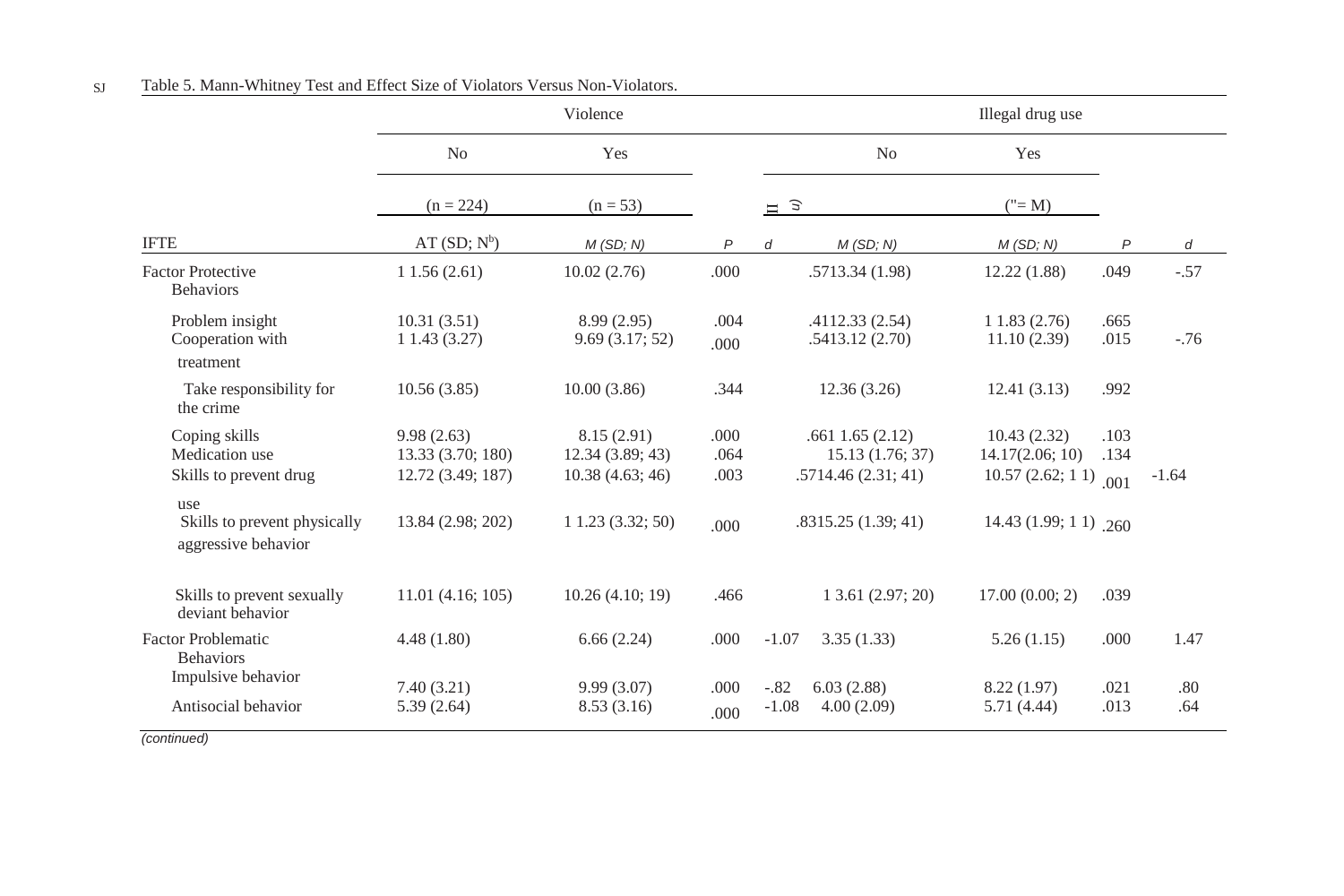#### T able 5. (continued)

|                                                                                                                                                                                                                                                    |            | Violence                           |                                  |                 |                   | Illegal drug use                       |                                       |                |         |  |  |
|----------------------------------------------------------------------------------------------------------------------------------------------------------------------------------------------------------------------------------------------------|------------|------------------------------------|----------------------------------|-----------------|-------------------|----------------------------------------|---------------------------------------|----------------|---------|--|--|
|                                                                                                                                                                                                                                                    |            | N <sub>o</sub>                     | Yes                              |                 |                   | No                                     | Yes                                   |                |         |  |  |
| $(n = 224)$                                                                                                                                                                                                                                        | $(n = 53)$ |                                    | $(n = 45)$                       | $(\alpha = I')$ |                   |                                        |                                       |                |         |  |  |
| <b>IFTE</b>                                                                                                                                                                                                                                        |            | $(SD; N^b)$                        | $M$ {SD; $N$ )                   | $\mathsf{P}$    | d                 | $M$ {SD; N)                            | $M$ {SD; $N$ )                        | $\overline{P}$ | d       |  |  |
| Hostile behavior                                                                                                                                                                                                                                   |            | 4.74(2.48)                         | 7.58(3.18)                       | .000            | $-1.003.24(1.80)$ |                                        | 4.66(1.88)                            | .027           | .78     |  |  |
| Sexually deviant behavior<br>Manipulative behavior                                                                                                                                                                                                 |            | 2.18(1.59)<br>5.28(2.78)           | 2.87(2.32)<br>7.38(3.69)         | .162<br>.000    | -.64              | 2.08(1.94)<br>3.70(2.37)               | 1.98(1.67)<br>3.94(2.25)              | .559<br>.650   |         |  |  |
| Compliance to rules                                                                                                                                                                                                                                |            | 13.08(2.23)                        | 10.98(3.09)                      | .000            |                   | $-0.7814.39(1.98)$                     | 11.00(2.34)                           | .000           | $-1.65$ |  |  |
| Antisocial associates                                                                                                                                                                                                                              |            | 3.16(2.36)                         | 5.39(3.83; 52)                   | .000            | $-0.702.49(1.61)$ |                                        | 3.63(1.71)                            | .023           | .70     |  |  |
| Psychotic symptoms<br>Drug use                                                                                                                                                                                                                     |            | 3.36(2.87; 175)<br>3.55(4.11; 204) | 4.62(4.61; 39)<br>5.93(5.21; 48) | .381<br>.020    |                   | 2.37(1.73; 37)<br>$-.512.10(2.58; 42)$ | 3.18(2.14; 8)<br>8.10 (4.39; 1 1) 001 | .449           | 2.00    |  |  |
| <b>Factor Resocialization Skills</b>                                                                                                                                                                                                               |            | 11.84(2.78)                        | 10.70(2.96)                      | .012            |                   | .4012.71(2.00)                         | 12.26(2.23)                           | .789           |         |  |  |
| Balanced daytime                                                                                                                                                                                                                                   |            | 11.36(3.43)                        | 9.81(4.04)                       | .009            |                   | .41 12.60 (2.28)                       | 11.28(3.66)                           | .439           |         |  |  |
| activities                                                                                                                                                                                                                                         |            |                                    |                                  |                 |                   | 1 3.80 (2.66;                          |                                       |                |         |  |  |
| Labor skills<br>Social skills                                                                                                                                                                                                                      |            | 12.08(4.02)<br>10.65(2.74)         | 10.35(4.52; 52)<br>9.00(2.58)    | .006<br>.000    | .4043)            | $.62$ <sup>1</sup> 1.59 (2.43)         | 1 1.90 (3.25; 1 1).049<br>12.01(1.24) | .364           | $-.68$  |  |  |
| Skills to take care of<br>oneself                                                                                                                                                                                                                  |            | 13.13(3.21)                        | 12.77(3.64)                      | .629            |                   | 13.37 (3.06)                           | 13.95(2.55)                           | .665           |         |  |  |
| Financial skills<br>Martin 1990 The construction of the construction of the control of a control of control of a construction of the Martin Control of the Martin Control of the Martin Control of the Martin Control of the Martin Control of the |            | 12.02 (3.49; 223)                  | 11.63(4.06)                      | .740            |                   | 12.32(2.70)                            | 12.15(3.22)                           | .788           |         |  |  |

Note. IFTE = Instrument for Forensic Treatment Evaluation;  $p =$  significance level;  $d =$  Cohen's  $d$  with pooled SD. <sup>a</sup>M on 17-point scale. <sup>b</sup>N = smaller N.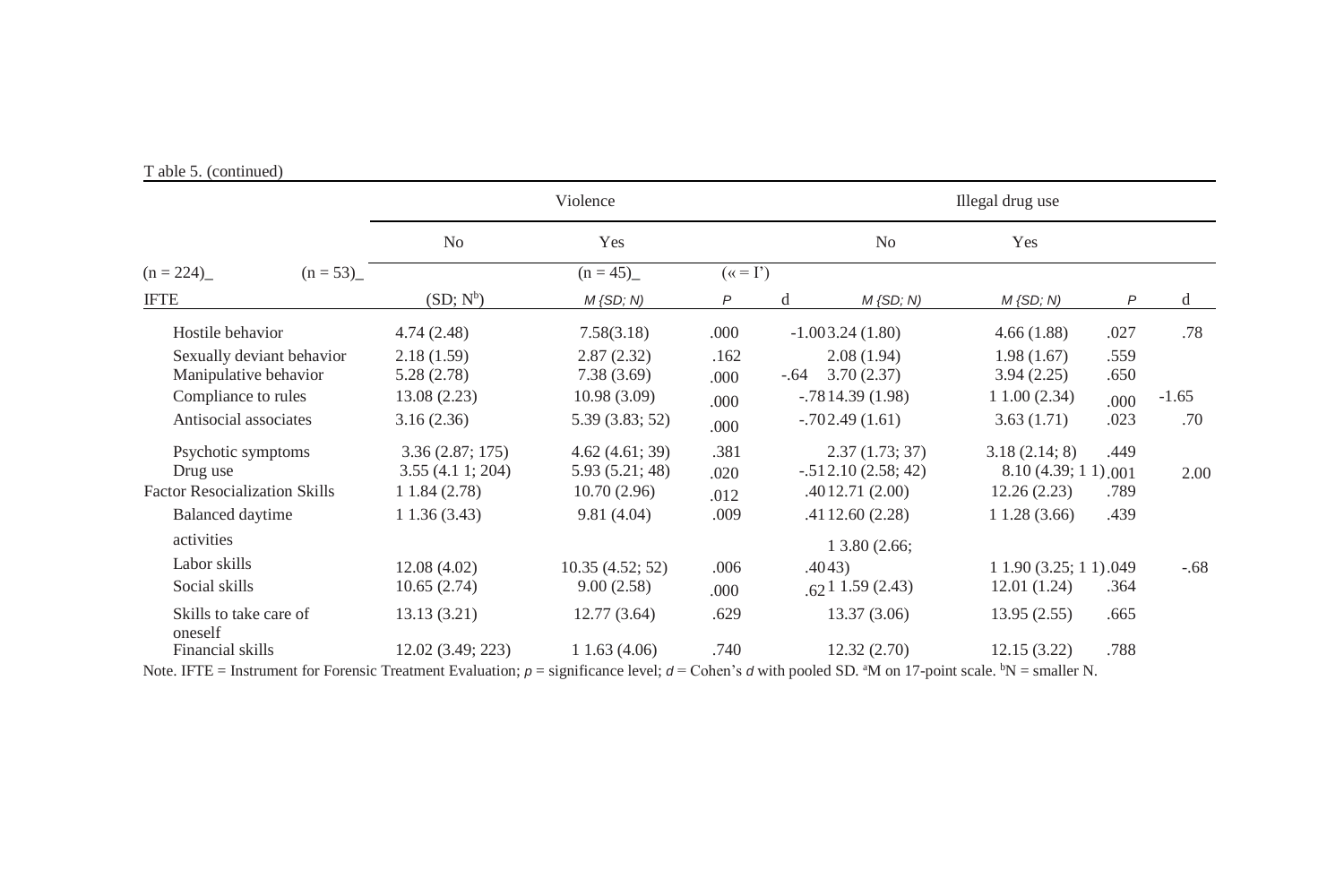14 *International Journal of Offender Therapy and Comparative Criminology*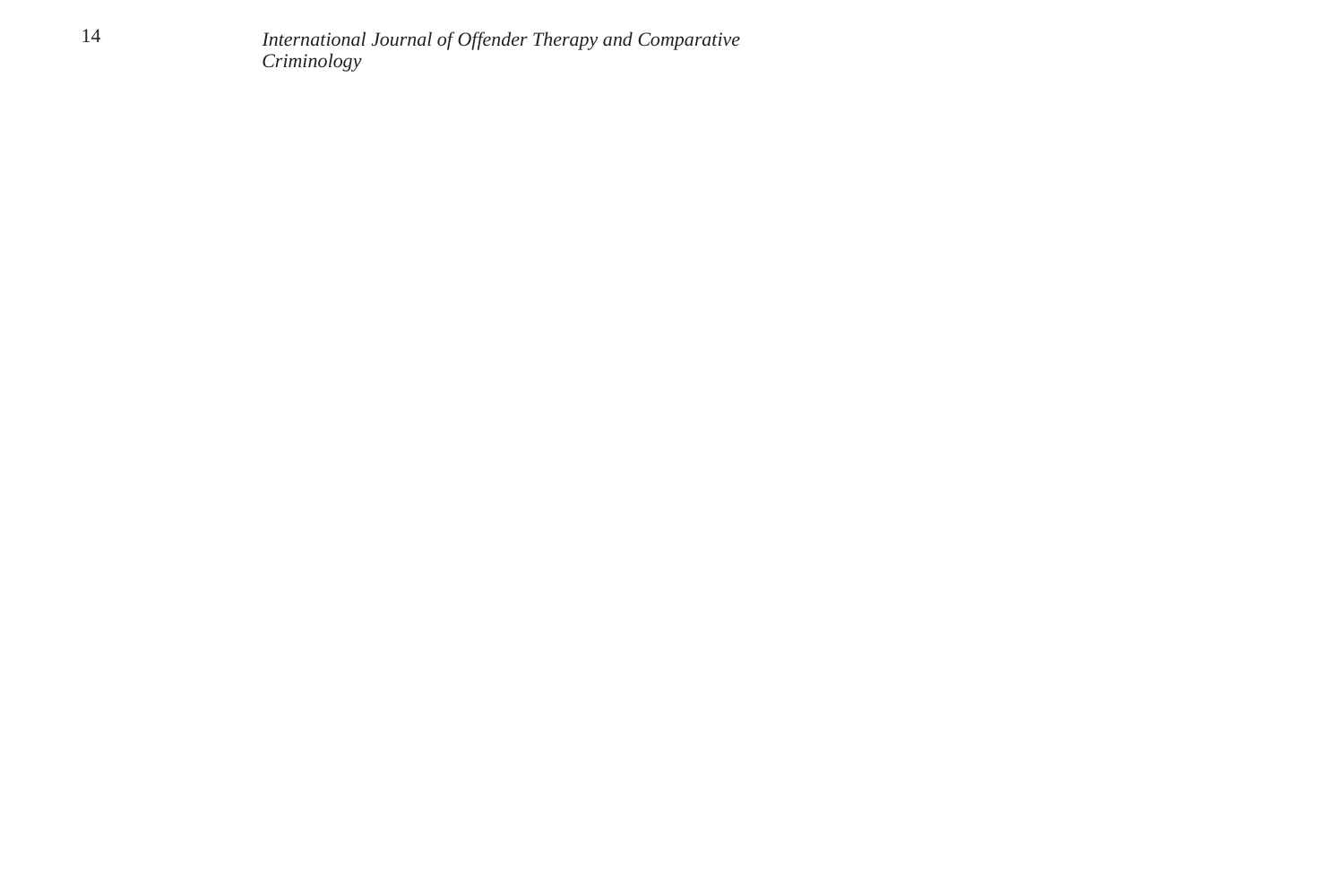# **Discussion**

In the first IFTE study, this ROM instrument showed good inter-rater and test-retest reliability (Schuringa et al., 2014). This current study was conducted to test concurrent validity and predictive validity of the IFTE. Moderate to strong correlations of the IFTE were found with the clinical items of the HKT-30, and other variables measured in the same period: work attendance, therapy attendance, and illegal drug use. Moderate to modest correlations were found between some IFTE items and other variables measured in the follow-up period: work attendance, therapy attendance, and illegal drug use. Some IFTE items and the factor Problematic Behaviors were found to have a large discriminative power for subsequent violence and drug use.

With regard to concurrent validity on item level, the modest correlations with items of the HKT-30, although the items are basically similar, could be due to small differences between both tools. The score on the HKT-30 was based on behaviors observed in the previous 12 months, whereas the IFTE covered a 6-month period. The HKT-30 item score was based on consensus between two raters, whereas the IFTE item score was the mean score of all raters. In addition, the HKT-30 items had a 5-point scale and the IFTE items had a 17-point scale.

The HKT-30 item "skills to take care of oneself correlated modestly with the following items of the IFTE: "balanced daytime activities," "labor skills," "skills to take care of oneself," and "financial skills." The HKT-30 item "coping skills" correlated with the following IFTE items: "coping skills," "skills to prevent drug or alcohol use," "skills to prevent physically aggressive behavior," and "skills to prevent sexually deviant behavior." These two dynamic risk items of the HKT-30 are thus represented in more detail in the IFTE. This is beneficial for treatment purposes, because treatment can then be aimed more precisely. Instead of just enhancing coping skills, it is now more clear which coping skills to enhance. The results show that the three added IFTE skills items also have clear correlations with the dynamic risk items. Other items of the IFTE, which were not present in the HKT-30, still showed modest correlations with dynamic risk items and, therefore, are forensically relevant for treatment purposes. Overall, we can conclude that the items of IFTE are sufficiently associated with the dynamic items of the risk assessment instrument HKT-30.

Concurrent validity was also examined using other variables: work attendance, therapy attendance, and drug use. The items "cooperation with treatment" and "balanced daytime activities" were associated with work attendance but not with therapy attendance. A reason for this, may be that therapy attendance was just a small part of daytime activities and, thus, also a small part for the measurement of treatment cooperation. This is also reflected in the fact that patients can work for a maximum of 20 hr per week, and therapy is offered up to maximum of 4 to 6 hr per week. Furthermore, the item "labor skills," and the factor Resocialization Skills had significant correlations with work and therapy attendance. The items "skills to prevent drug use," "drug use," and the factor Problematic Behaviors had significant correlations with registered drug use. These results emphasize the relevance of the IFTE for treatment evaluation processes, because observed behavior scored on the IFTE is also reflected in these administratively collected data.

The degree of attendance to work and therapy 6 months after the IFTE measurement was used to examine predictive validity. Only the item "balanced daytime activities" and the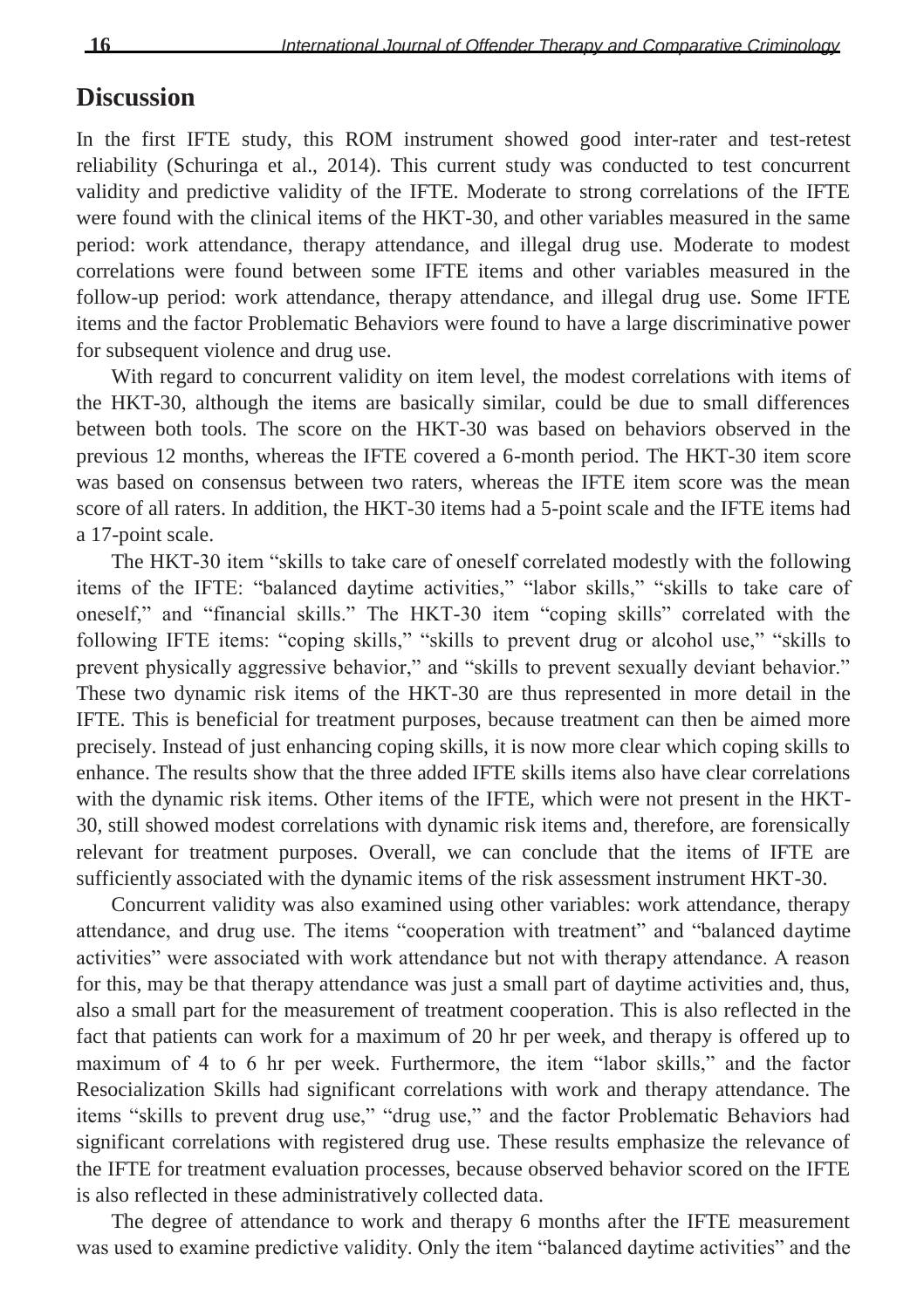factor Resocialization Skills had modest correlations with the degree of work attendance.

Predictive validity of the IFTE items was also studied by monitoring violence and illegal drug use during a 4- to 8-month follow-up period as an outcome variable. The results showed that "skills to prevent physically aggressive behavior" are protective for violence. In addition, patients who committed violence showed more problematic behavior in the prior period than patients who did not commit violence: The items "antisocial behavior" and "hostile behavior" showed large predictive power for violence. The importance of predictive validity for short-term violence was already established in studies of the Short-Term Assessment of Risk and Treatability (START; Webster, Martin, Brink, Nicholls, & Desmarais, 2009; Desmarais, Nicholls, Wilson, & Brink, 2012; O'Shea, Picchioni, & Dickens, 2016; Troquete et al., 2015) and is a crucial quality of any forensic ROM instrument. This study showed that the IFTE has good predictive validity for violence. Van der Veeken, Lucieer, and Bogaerts (2016) also found that the IFTE showed good predictive validity for inpatient aggression, and marginal to reasonable predictive validity for leave approvals and drug use in the short term, in another forensic psychiatric center in the Netherlands.

This study also, not surprisingly, showed that "skills to prevent drug use" had dis criminative power for drug use in the short term. In addition, the factor Problematic Behaviors had discriminative power for drug use. For treatment purposes, it is very informative that "skills to prevent drug use" seems protective for future drug use. The best predictor in this study for future drug use was past drug use as measured with the IFTE. For validity purposes, this is a very satisfactory outcome; the item is relevant for treatment evaluation purposes. From a risk management and treatment perspective, the result is remarkable, because after illegal drug use, treatment and risk management interventions are imposed to prevent future drug use. These results suggest a lack of efficacy of these measures.

## *Limitations and Strengths*

This study has not only many strengths but also some limitations. Some of the strengths are the large and heterogeneous diagnosis in the group of patients included in this study, the long period during which prospective measurements were conducted, and the naturalistic design of the study. The IFTE is an integral part of the treatment evaluation and, therefore, is filled out by multiple and experienced therapists instead of researchers. A limitation of the study is the single site design. Generalizations to other institutions or other countries should be done with care. However, the IFTE is derived from the HKT-R, which was recently validated in a multi-center study, and therefore, we expect no significant difficulties in implementing the IFTE in other forensic psychiatric institutions, which is supported by the van der Veeken et al. (2016) study. This patient group was heterogeneous with respect to diagnosis and it is possible that results found for this patient group will differ, if the group is divided by diagnosis. Nevertheless, we expect that some correlations might even be stronger for more homogeneous groups, than what we

encountered with this heterogeneous group. For example, medication use could be much more important for patients with schizophrenia than for patients with a personality disorder.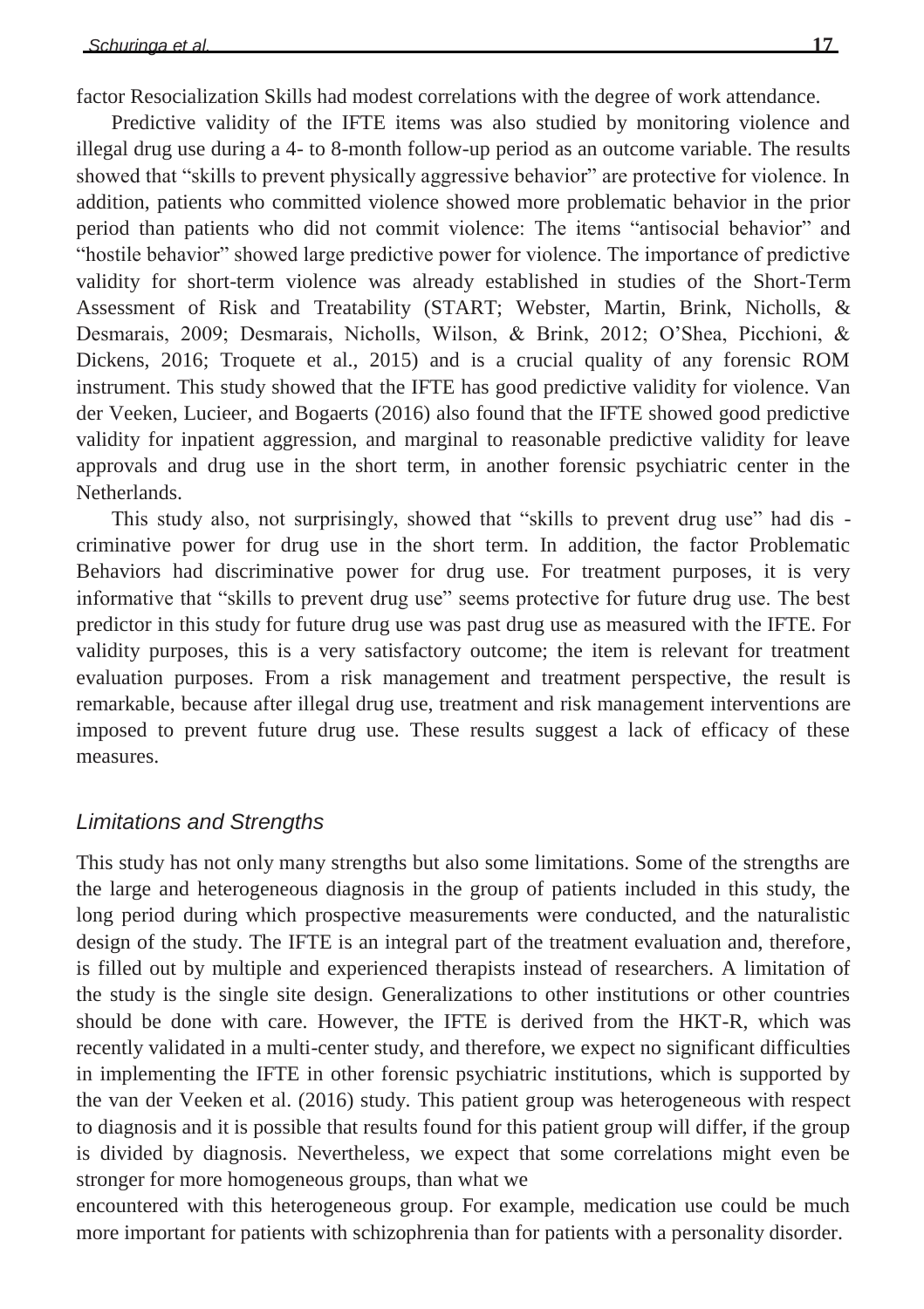In the future, studies should focus on sensitivity and specificity of the IFTE for different diagnoses and for different outcomes, such as short-term violence and reoffending after treatment, so the IFTE can aid treatment and risk management even more. In addition, future research should also focus on the link between patients' changing profile scores over time and the potential change in likelihood for re-offending, to further establish validity of the IFTE as a forensic treatment evaluation instrument.

# **Conclusion**

Taken together, the results demonstrate that the IFTE is a useful multidisciplinary forensic psychiatric treatment evaluation instrument and, thus, capable of monitoring responsivity. Because the IFTE showed modest to high concurrent and short-term predictive validity when using the parameters available in this specific study, the instrument likely has high potential for risk management purposes in other institutions also. Replication is warranted, but given its good reliability properties (Schuringa et al., 2014), and given its comprehensive but short-term nature, implementation of IFTE in forensic practice likely improves individual treatment of forensic psychiatric patients. By doing so, we could move beyond the one-size-fits-all approach, and move toward a more tailored and, therefore, a presumably more effective "personalized" approach.

## **Acknowledgments**

The authors thank Miss H. Visser, MSc, for providing language help.

## **Declaration of Conflicting Interests**

The author(s) declared no potential conflicts of interest with respect to the research, authorship, and/or publication of this article.

## **Funding**

The author(s) received no financial support for the research, authorship, and/or publication of this article.

## **References**

- American Psychiatric Association. (2000). *Diagnostic and statistical manual of mental disorders* (4th ed., text rev.). Washington, DC: Author.
- Andrews, D. A., & Bonta, J. (2010). Rehabilitating criminal justice policy and practice. *Psychology, Public Policy, and Law, 16,* 39-55. doi:10.1037/a0018362 Andrews, D. A.,

Bonta, J., & Hoge, R. D. (1990). Classification for effective rehabilitation: Rediscovering psychology. *Criminal Justice and Behavior, 17,* 19-52. doi:10.1177/0093854890017001004 Anker, M. G., Duncan, B. L., & Sparks, J. A. (2009). Using client feedback to improve couple therapy outcomes: A randomized clinical trial in a naturalistic setting. *Journal of Consulting and Clinical Psychology,* 77, 693-704. doi:10.1037/a0016062 Arndt, S., Turvey, C., &

Andreasen, N. C. (1999). Correlating and predicting psychiatric symptom ratings: Spearman's r versus Kendall's tau correlation. *Journal of Psychiatric Research, 33,* 97-104. doi:10.1016/S0022-3956(98)90046-2 Belfrage, H., & Douglas, K. S. (2002). Treatment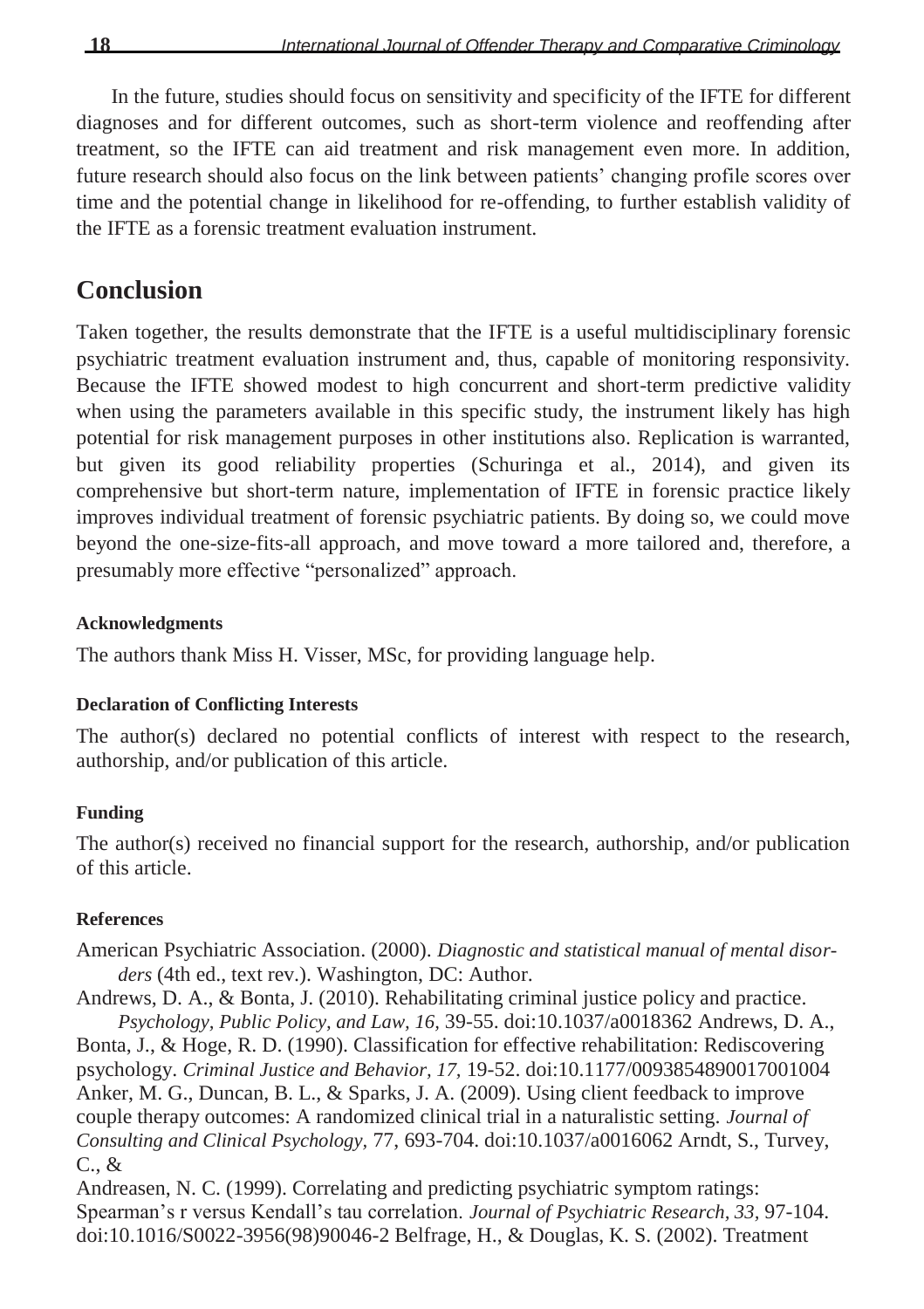effects on forensic psychiatric patients measured with the HCR-20 violence risk assessment scheme. *International Journal of Forensic Mental Health, 1,* 25-36.

doi:10.1080/14999013.2002.10471158 Blok, G. T., de Beurs, E., de Ranitz, A. G. S., & Rinne, T. (2010). Psychometrische stand van zaken van risicotaxatie-instrumenten voor volwassenen in Nederland [Psychometric state- of-the-art of risk assessment instruments for adults in the Netherlands]. *TijdschriftvoorPsychiatrie, 52,* 331-341.

Bogaerts, S. (2010). Emerging international perspectives in forensic psychology: Individual level analysis. *Journal of Forensic Psychology Practice, 10,* 263-266. doi:10.1080/15228 932.2010.481229

Boswell, J. F., Kraus, D. R., Miller, S. D., & Lambert, M. J. (2015). Implementing routine outcome monitoring in clinical practice: Benefits, challenges, and solutions. *Psychotherapy Research, 25,* 6-19. doi:10.1080/10503307.2013.817696 Carlier, I. V., van Meuldijk, D., van Vliet, I. M., van Fenema, E. M., van der Wee, N. J. A., & Zitman, F. G. (2012). Empirische evidentie voor de effectiviteit van routine outcome monitoring; een literatuuronderzoek [Empirical evidence for the effectiveness of routine outcome monitoring: A literature review]. *Tijdschrift voor Psychiatrie, 54,* 121-128. Chambers, J. C., Yiend, J., Barrett, B., Burns, T.,

Doll, H., Fazel, S., . . . Fitzpatrick, R. (2009). Outcome measures used in forensic mental health research: A structured review. *Criminal Behaviour and Mental Health, 19,* 9-27. doi:10.1002/cbm.724 Cohen, J. (1988). *Statistical power analysis for the behavioral sciences*  (2nd ed.). Hillsdale, NJ: Lawrence Erlbaum Associates.

Coombs, T., Stapley, K., & Pirkis, J. (2011). The multiple uses of routine mental health outcome measures in Australia and New Zealand: Experiences from the field. *Australasian Psychiatry, 19,* 247-253. doi:10.3109/10398562.2011.562507 Desmarais, S. L., Nicholls, T. L., Wilson, C. M., & Brink, J. (2012). Using dynamic risk and protective factors to predict inpatient aggression: Reliability and validity of START assessments. *Psychological Assessment, 24,* 685-700. doi:10.1037/a0026668 Douglas, K. S., & Kropp, P. R. (2002). A prevention-based paradigm for violence risk assessment: Clinical and research applications. *Criminal Justice and Behavior, 29,* 617-658. doi:10.1177/009385402236735 Doyle, M., & Logan, C. (2012). Operationalizing the assessment and management of violence risk in the short-term. *Behavioral Sciences & the Law, 30,* 406-419. doi:10.1002/bsl.2017 Drieschner, K. H., & Hesper, B. L. (2008). *Dynamic risk outcome scales.* Boschoord, The Netherlands: Trajectum.

Gilbody, S. M., House, A. O., & Sheldon, T. A. (2002). Outcomes research in mental health.

Systematic review. *The British Journal of Psychiatry, 181,* 8-16. doi: 10.1192/bjp. 181.1.8 Hildebrand, M., Hesper, B. L., Spreen, M., & Nijman, H. L. I. (2005). *De waarde van gestruc- tureerde risicotaxatie en van de diagnose psychopathie: een onderzoek naar de betrouw- baarheid van de HCR-20, HKT-30 en PCL-r* [The value of structured risk assessment and the diagnosis psychopathy: A study of the reliability of the HCR-20, HKT-30 and PCLr]. Utrecht, The Netherlands: Expertisecentrum Forensische Psychiatrie.

Hodgins, S., & Riaz, M. (2011). Violence and phases of illness: Differential risk and predictors.

*European Psychiatry, 26,* 518-524. doi:10.1016/j.eurpsy.2010.09.006 Knaup, C., Koesters,

M., Schoefer, D., Becker, T., & Puschner, B. (2009). Effect of feedback of treatment outcome in specialist mental healthcare: Meta-analysis. *The British Journal of Psychiatry, 195,* 5-21. doi:10.1192/bjp.bp.108.053967 Kraus, D., Castonguay, L., Boswell, J., Nordberg, S., & Hayes, J. (2011). Therapist effectiveness: Implications for accountability and patient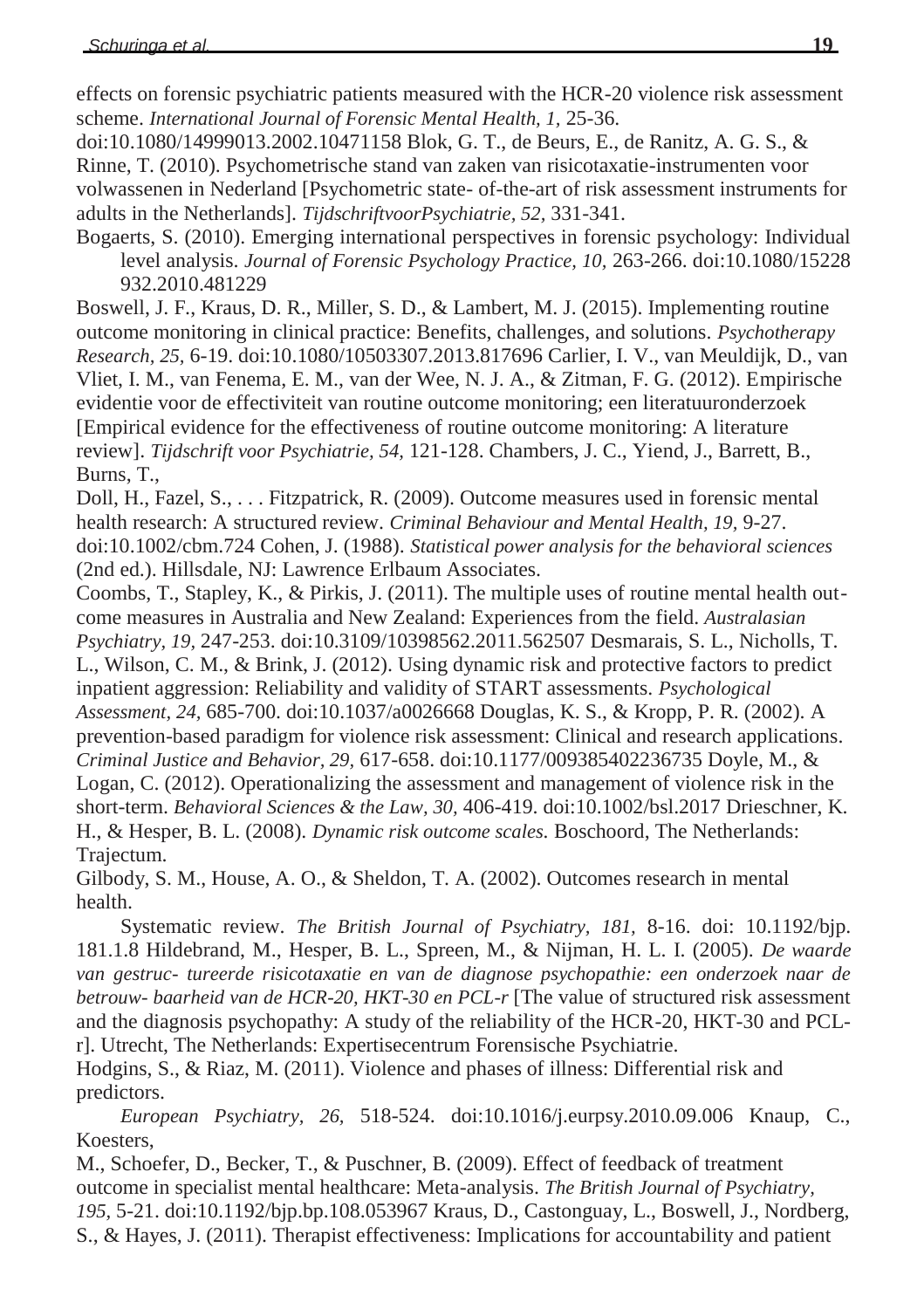care. *Psychotherapy Research, 21,* 267276. doi:10.1080/10503307.2011.563249

Leung, S.-O. (2011). A comparison of psychometric properties and normality in 4-, 5-, 6-, and 11-point Likert scales. *Journal of Social Service Research, 37,* 412-421. doi:10.1080/014 88376.2011.580697

Lewis, K., Olver, M. E., & Wong, S. C. (2013). The Violence Risk Scale: Predictive validity and linking changes in risk with violent recidivism in a sample of high-risk offenders with psychopathic traits. *Assessment, 20,* 150-164. doi:

10.1177/1073191112441242 O'Shea, L. E., Picchioni, M. M., & Dickens, G. L. (2016). The predictive validity of the ShortTerm Assessment ofRisk and Treatability (START) for multiple adverse outcomes in a secure psychiatric inpatient setting. *Assessment, 23,* 150-162. doi:10.1177/1073191115573301 Pearse,

N. (2011). Deciding on the scale granularity ofresponse categories of Likert type scales: The case of a 21-point scale. *Electronic Journal of Business Research Methods, 9,* 159-171. Polaschek, D. L. L. (2012). An appraisal ofthe Risk-Need-Responsivity (RNR) model ofoffender rehabilitation and its application in correctional treatment. *Legal and Criminological Psychology, 17,* 1-17. doi:10.1111/j.2044-8333.2011.02038.x Priebe, S., McCabe, R., Bullenkamp, J., Hansson, L., Lauber, C., Martinez-Leal, R., . . . Wright, D. J. (2007). Structured patient-clinician communication and 1-year outcome in community mental healthcare: Cluster randomised controlled trial. *The British Journal of Psychiatry, 191,* 420-426. doi: 10.1192/bjp.bp. 107.036939

Schuringa, E., Spreen, M., & Bogaerts, S. (2014). Inter-rater and test-retest reliability, internal consistency, and factorial structure of the Instrument for Forensic Treatment Evaluation.

*Journal of Forensic Psychology Practice, 14,* 127-144. doi:10.1080/15228932.2014.897536 Shinkfield, G., & Ogloff, J. (2014). A review and analysis of routine outcome measures for forensic mental health services. *International Journal of Forensic Mental Health, 13,* 252271. doi:10.1080/14999013.2014.939788

Singh, J. P., Desmarais, S. L., Hurducas, C., Arbach-Lucioni, K., Condemarin, C., Dean, K., . . . Otto, R. K. (2014). International perspectives on the practical application of

violence risk assessment: A global survey of 44 countries. *International Journal of Forensic Mental Health, 13,* 193-206. doi:10.1080/14999013.2014.922141 Spreen, M., Brand, E., ter Horst, P.,

& Bogaerts, S. (2014). *HandleidingHKT-R* [Manual of the HKT-R]. Groningen, The Netherlands: Stichting FPC Dr. S. van Mesdag.

- Swartz, M. S., Swanson, J. W., Hiday, V. A., Borum, R., Wagner, H. R., & Burns, B. J. (1998a). Taking the wrong drugs: The role of substance abuse and medication noncompliance in violence among severely mentally ill individuals. *Social Psychiatry & Psychiatric Epidemiology*, *33*, 75-80.
- Swartz, M. S., Swanson, J. W., Hiday, V. A., Borum, R., Wagner, H. R., & Burns, B. J. (1998b). Violence and severe mental illness: The effects of substance abuse and nonadherence to medication. *The American Journal of Psychiatry, 155,* 226-231.

Troquete, N. A. C., Van den Brink, R. H. S., Beintema, H., Mulder, T., van Os, T. W. D. P., Schoevers, R. A., & Wiersma, D. (2013). Risk assessment and shared care planning in outpatient forensic psychiatry: Cluster randomised controlled trial. *The British Journal of Psychiatry, 202,* 365-371. doi:10.1192/bjp.bp.112.113043 Troquete, N. A. C., Van den Brink, R. H. S., Beintema, H., Mulder, T., van Os, T. W. D. P., Schoevers, R. A., & Wiersma, D. (2015). Predictive validity of the Short-Term Assessment of Risk and Treatability for violent behavior in outpatient forensic psychiatric patients. *Psychological Assessment, 27,* 377-391. doi:10.1037/a0038270 Van der Veeken, F. C. A., Lucieer, J., &